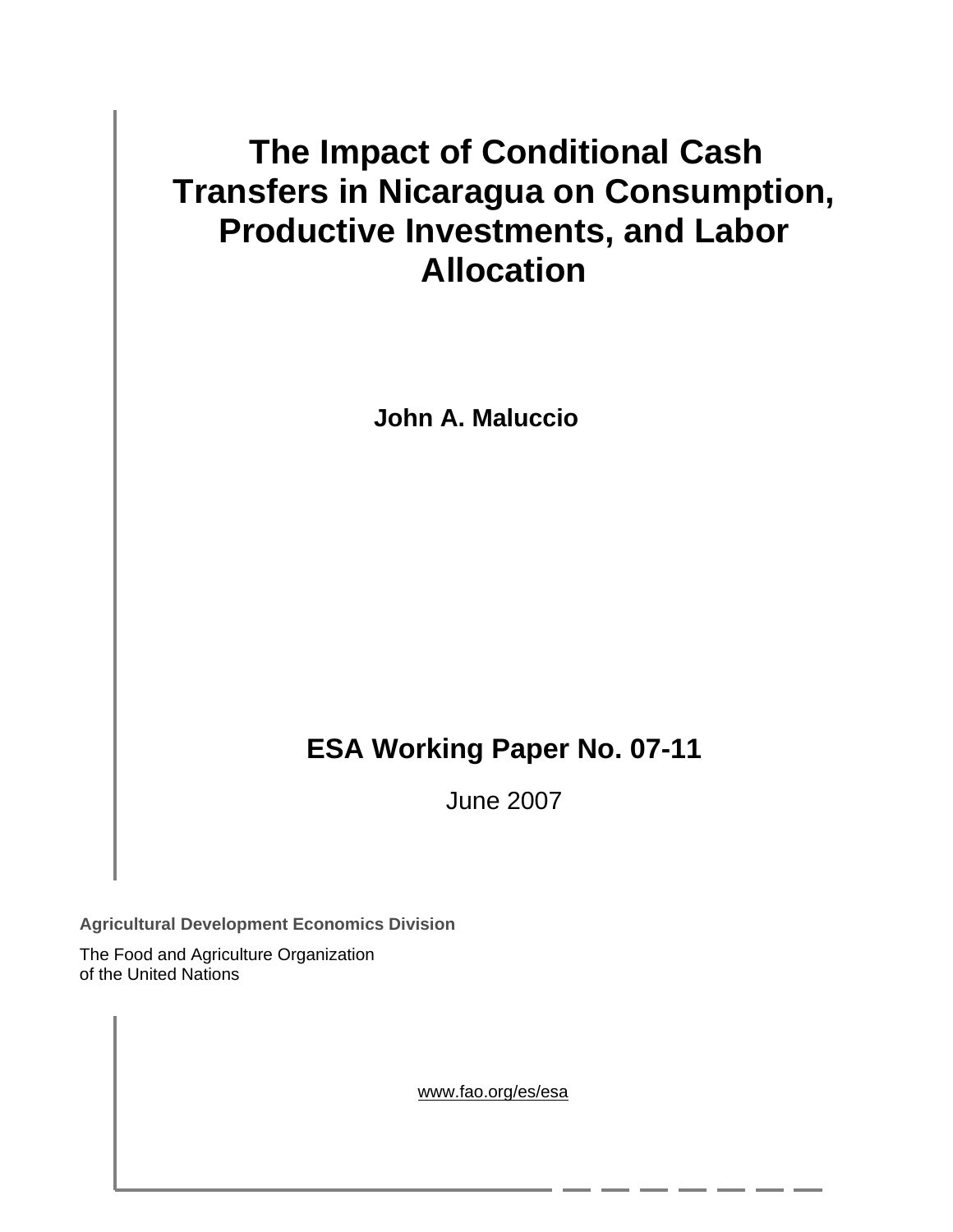## **ESA Working Paper No. 07-11 [www.fao.org/es/esa](http://www.fao.org/es/esa)**

## The Impact of Conditional Cash Transfers in Nicaragua on Consumption, Productive Investments, and Labor Allocation

June 2007

## **John A. Maluccio**

Department of Economics Middlebury College Middlebury VT 05753 e-mail: [john.maluccio@middlebury.edu](mailto:john.maluccio@middlebury.edu) 

## *Abstract*

This paper examines the effects of a conditional cash transfer program in Nicaragua on a wide range of outcomes related to productive investments. This is done using a randomized community level evaluation in which households were interviewed both before and after the program began in both randomly selected treatment and control areas. While limited information was collected on productive activities, the strength of the evaluation design permits a rigorous assessment of many possible productive investment behaviors. Overall, there is evidence of small increases in investments in economically productive activities and negative effects on labor supply for beneficiary households. This is unsurprising, given the findings from many studies that indicate that the bulk of the transfers are directed to current consumption, consistent with most programs secondary objective of increasing food expenditures. In contrast to the gains made in human capital development of children (reported elsewhere), the potential for long term increases in consumption as a result of increased investment, while positive, may be limited.

*Key Words:* Impact evaluation, Conditional cash transfer, Productive assets.

## *JEL:* O15, Q12.

This research began under the evaluation of the Nicaraguan Red de Protección Social by the International Food Policy Research Institute. I thank Ben Davis, Alan De Brauw, Thomas Hertz, and participants at the FAO conference on "Migration, Transfers, and Household Economic Decision Making" for many helpful comments. Funding for this research is gratefully acknowledged from the Food and Agriculture Organization of the United Nations.

The designations employed and the presentation of material in this information product do not imply the expression of any opinion whatsoever of the part of the Food and Agriculture Organization of the United Nations concerning the legal status of any country, territory, city or area or of its authorities, or concerning the delimitation of its frontiers or boundaries.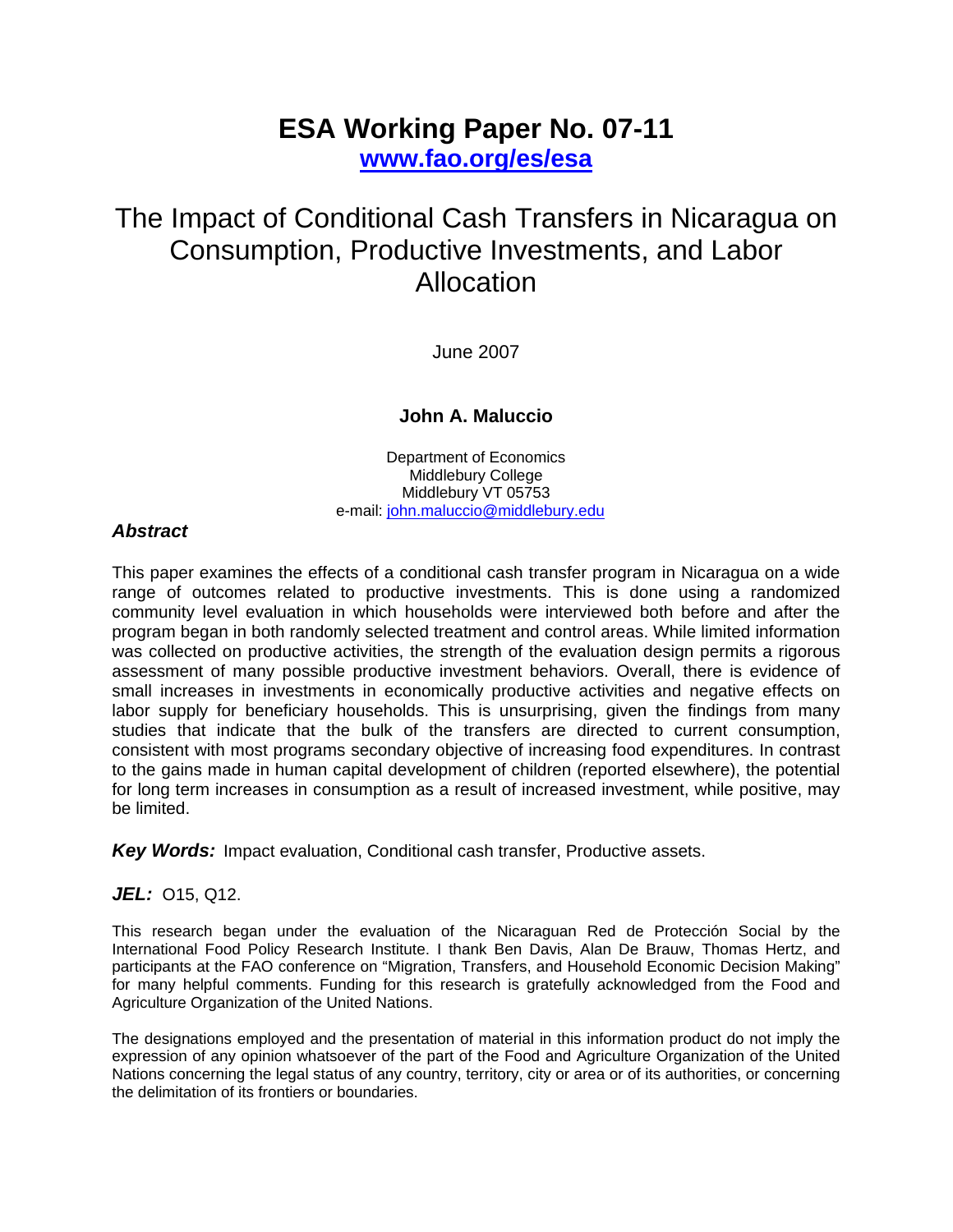#### **1. INTRODUCTION**

In recent years, increasing emphasis has been placed on the importance of human capital in stimulating economic growth and social development. Consequently, investing in the human capital of the poor is widely seen as crucial to alleviating poverty, particularly in the long term. There is also growing recognition of the need for social safety nets to protect households from poverty and its consequences during the push for economic growth (de Janvry et al. 2004; World Bank 1997). Consistent with this, several Latin American countries have introduced conditional cash transfer programs that integrate investing in human capital with access to a social safety net (Handa and Davis 2006; Rawlings and Rubio 2005). One of the first, and largest, programs was the *Programa Nacional de Educación, Salud y Alimentación* (PROGRESA) in Mexico, begun in 1997 (Skoufias 2005). Another large program is *Bolsa Alimentação*, a nutrition-oriented cash transfer program in Brazil. A third such program, examined in this paper, is the Nicaraguan *Red de Protección Social* (RPS).

The broad objective of these programs is to generate a sustained decrease in poverty in some of the most disadvantaged regions in their respective countries. Their entry point for doing so is human capital, starting with the premise that a major cause of the intergenerational transmission of poverty is the inability of poor households to invest in the human capital of their children. Supply-side interventions, which increase the availability and quality of education and health-care services, are often ineffective in resolving this problem, since the resource constraints facing poor households preclude them from incurring the private costs associated with utilizing these services (e.g., travel costs and the opportunity cost of women's and children's time). These programs attack this problem by targeting transfers to the poorest communities and households and conditioning the transfers on actions intended to improve children's human capital development. This effectively transforms cash transfers into human capital subsidies for poor households.

There has been substantial research on the effectiveness of such programs for a wide range of outcomes related to their primary emphasis on human capital development. Much of this research shows that these programs have indeed had a number of positive effects (Rawlings and Rubio 2005). Less, however, is known about other potential program effects that also may contribute to the overall objective of poverty reduction, such as increased productive investments made possible with program transfers (Gertler, Martinez, and Rubio-Codina 2006). In this paper, I assess the extent to which RPS has stimulated such productive investments, exploring some of the other direct and indirect mechanisms through which one might expect programs such as these to reduce poverty in the medium and long term.

More specifically, I present quantitative impacts of RPS for a wide range of outcomes related to productive investments. This is done using a randomized community level evaluation in which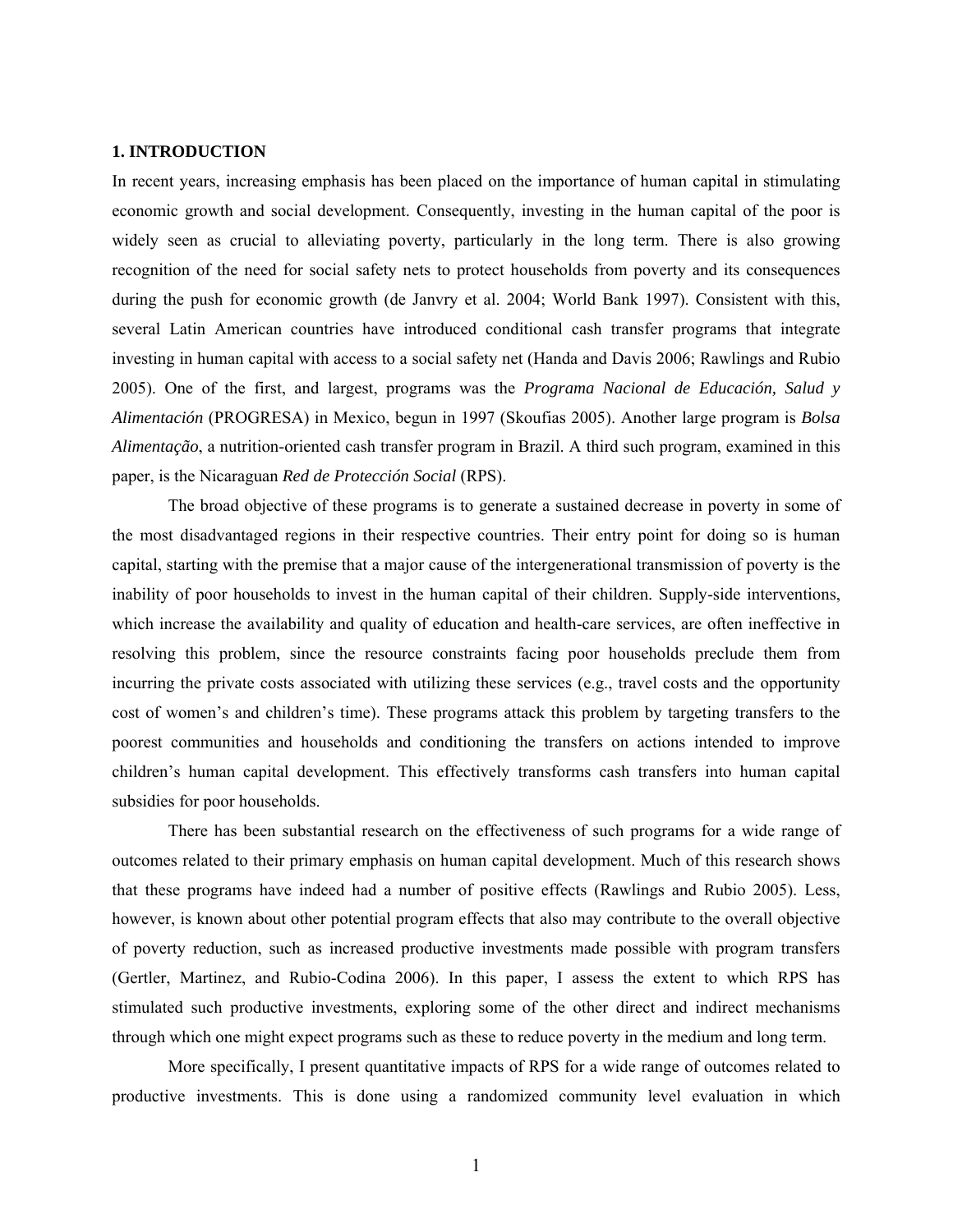households were interviewed both before and after the program began in both randomly selected treatment and control areas. While limited information was collected on productive activities, the strength of the evaluation design permits a rigorous assessment of many possible productive investment behaviors. Overall, there is evidence of small increases in investments in economically productive activities and negative effects on labor supply for beneficiary households. This is unsurprising, given the findings from many studies that indicate that the bulk of the transfers are directed to current consumption, consistent with most programs secondary objective of increasing food expenditures. In contrast to the gains made in human capital development of children (reported elsewhere), the potential for long term increases in consumption as a result of increased investment, while positive, may be limited.

#### **2. DESIGN AND IMPLEMENTATION OF THE** *RED DE PROTECCIÓN SOCIAL*

Modeled after PROGRESA, RPS is designed to address both current and future poverty via cash transfers targeted to poor households in rural Nicaragua. The transfers are conditional, and households are monitored to ensure that, among other things, their children are attending school and making visits to preventive health-care providers. When households fail to fulfill those obligations, they lose their eligibility. RPS's specific stated objectives include:

- Supplementing household income for up to 3 years to increase expenditures on food,
- Reducing dropout rates during the first 4 years of primary school, and
- Increasing the health-care and nutritional status of children under age 5.

RPS comprised two phases over six years, starting in 2000. The pilot phase (or Phase I) lasted three years and had a budget of \$11 million, representing approximately 0.2 percent of GDP or 2 percent of annual recurring government spending on health and education (World Bank 2001, annex 21). As a condition of the Inter-American Development Bank (IADB) loan financing the program, and to assess whether the program merited expansion in the same or in an altered form, the Government of Nicaragua solicited various external evaluations of Phase I. In late 2002, based in part on the positive findings of the various evaluations, the Government of Nicaragua and IADB agreed to a continuation and expansion of the program, known as Phase II, for four more years with a budget of \$22 million. In Phase II, original beneficiaries were phased out of the program as new beneficiaries were incorporated.

To permit an assessment of whether and how RPS altered productive investment behaviors, it is first necessary to describe how the program operates and how it has evolved.

#### *2.1 Program targeting*

For Phase I of RPS, the Government of Nicaragua selected rural areas of the departments of Madriz and Matagalpa from the northern part of the Central Region, on the basis of poverty as well as on their capacity to implement the program. This region was the only one that showed worsening poverty between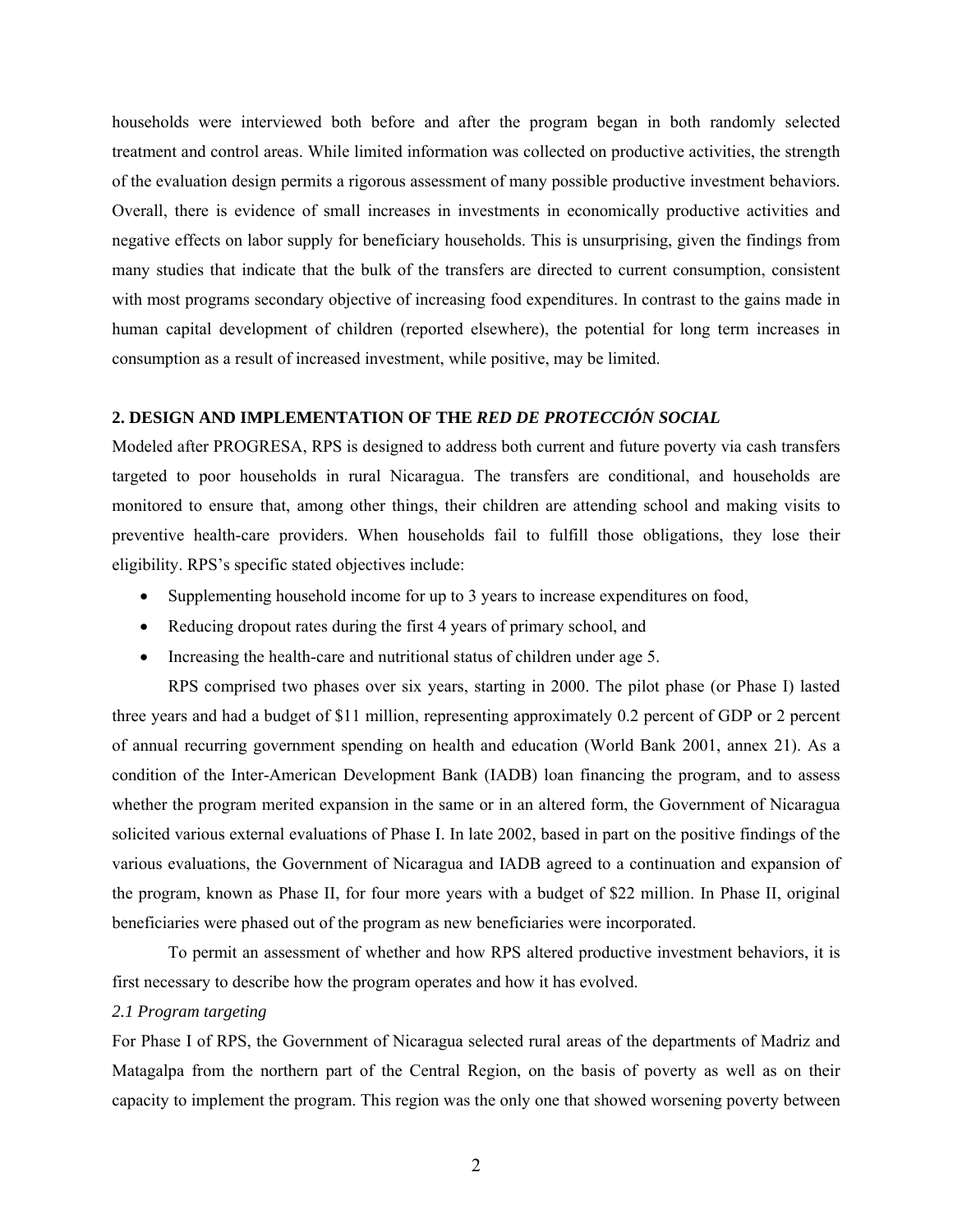1998 and 2001, a period during which both urban and rural poverty rates were declining nationally (World Bank 2003). The focus on rural areas reflects the distribution of poverty in Nicaragua—of the 48 percent of Nicaraguans designated as poor in 1998, 75 percent resided in rural areas (World Bank 2001). In 1998, approximately 80 percent of the rural population of Madriz and Matagalpa were poor, and half of those were extremely poor (Maluccio and Flores 2005). In addition, these departments had easy physical access and communication, relatively strong institutional capacity and local coordination, and good coverage of health posts and schools. By purposively targeting, RPS avoided devoting a disproportionate share of its resources in Phase I to increasing the supply of educational and health-care services.

In the next stage of geographic targeting, six (out of 20) municipalities were chosen based on criteria similar to those used at the department level. The six were well targeted in terms of poverty. Between 36 and 61 percent of the rural population in each of the chosen municipalities were extremely poor and 78–90 percent were poor or extremely poor (Maluccio 2005), compared with 21 and 45 percent, respectively, for Nicaragua as a whole (World Bank 2003). While not the poorest municipalities in the country, or in the chosen departments for that matter, the proportion of impoverished people living in these areas was still well above the national average. Clearly there was substantial need in this population, and hence scope for alleviating poverty.

In the last stage of geographic targeting, a marginality index was constructed for all 59 rural census *comarcas* [1](#page-4-0) (hereafter localities) in the selected municipalities. The index was the weighted average of a set of locality-level indicators (including family size, access to potable water, access to latrines, and illiteracy rates) in which higher index scores were associated with more impoverished areas. The 42 localities with the highest scores were eligible for the pilot phase's first stage and form the evaluation area examined in this paper. Although the initial program design called for geographic targeting alone in these 42 localities (that is, with all resident households eligible), about six percent of households, deemed to have substantial resources, were excluded ex ante from the program,<sup>[2](#page-4-1)</sup> a feature of the targeting I return to when discussing the econometric strategy.

#### *2.2 Program design*

 $\overline{a}$ 

RPS has two core components:

Food security, health, and nutrition. Each eligible household received a bimonthly (every two months) cash transfer known as the "food security transfer," contingent upon attendance at bimonthly health educational workshops and on bringing their children under age 5 for scheduled preventive (or well

<span id="page-4-0"></span><sup>&</sup>lt;sup>1</sup> Census *comarcas* are administrative areas within municipalities that typically include between one and five small communities averaging 100 households each. They are comprised of census segments and determined by the National Institute of Statistics and Censuses and in some cases do not coincide with locally defined areas also referred to as *comarcas*.

<span id="page-4-1"></span><sup>&</sup>lt;sup>2</sup> Maluccio (2005) provides further details on the RPS targeting methodology.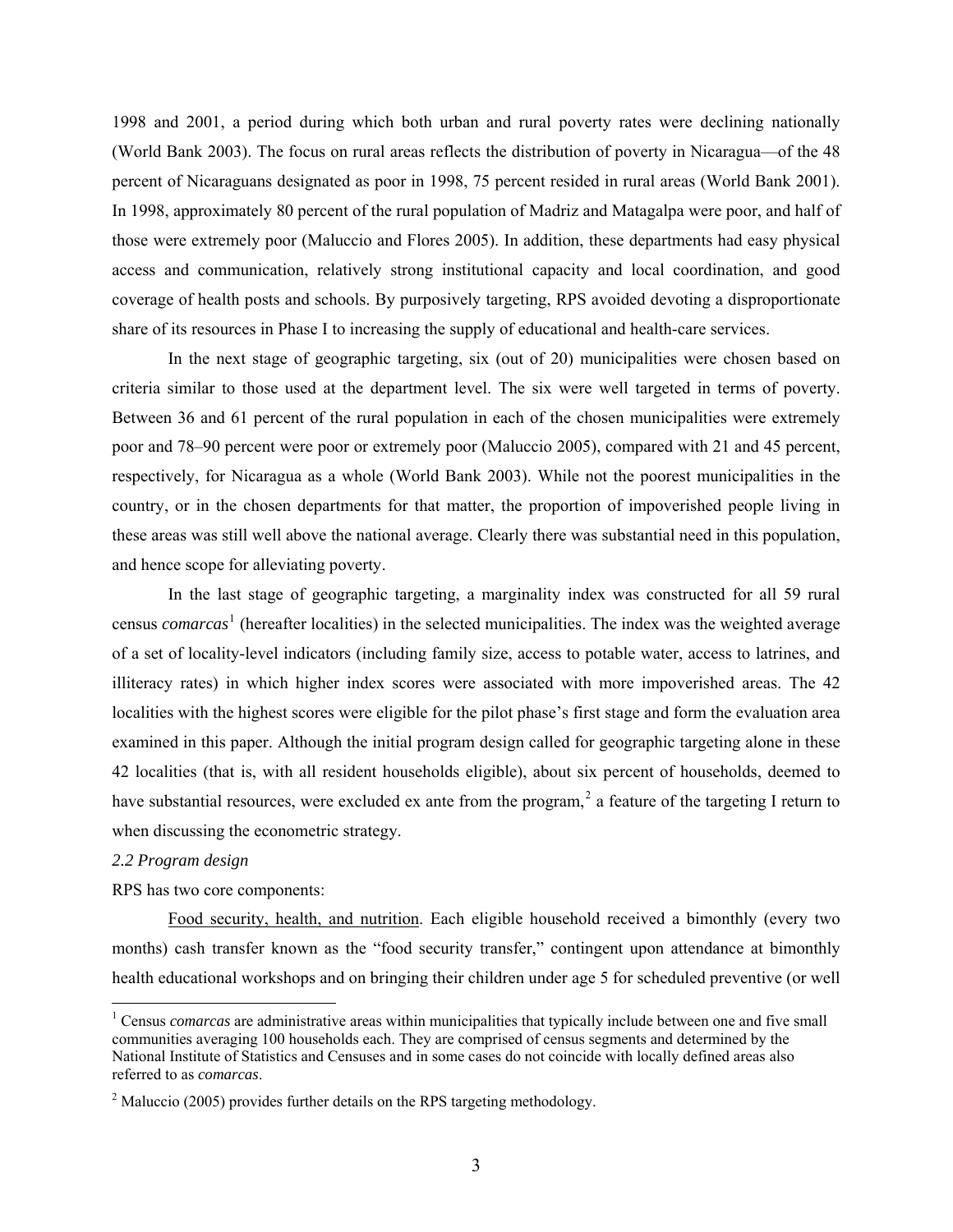child) healthcare appointments with specially contracted providers. The specific healthcare services required by the program were provided free of charge to beneficiary households and included growth and development monitoring, vaccination, and provision of anti-parasites, vitamins, and iron supplements. Children under age two were seen monthly and those between two and five, bimonthly. The workshops were held within the communities and typically included about 20 participants. They covered household sanitation and hygiene, nutrition, reproductive health, breastfeeding, and related topics.

Education: Each eligible household received a bimonthly cash transfer known as the "school attendance transfer," contingent on enrollment and regular school attendance of children ages 7–13 who had not completed fourth grade of primary school. Additionally, for each eligible child, the household received an annual cash transfer intended for school supplies (including uniforms and shoes) known as the "school supplies transfer," which was contingent on enrollment. Unlike the school attendance transfer, which was a fixed amount per household regardless of the number of children in school, the school supplies transfer was for each child. To provide incentives to the teachers, who had some additional reporting duties and were likely to have larger classes after the introduction of RPS, and to increase resources available to the schools, there was also a small cash transfer, known as the "teacher transfer." The delivery of the funds to the teacher was monitored (and was a program condition for continued eligibility), but not their ultimate use.

At the outset, nearly all households were eligible for the food security transfer, which was a fixed amount per household, regardless of household size. Households with children ages 7–13 who had not yet completed the fourth grade of primary school were also eligible for the education component of the program. The original U.S. dollar annual amounts and their Nicaraguan córdoba equivalents (using the September 2000 average exchange rate of C\$12.85 to US\$1) were as follows: the food security transfer was \$224 a year and the school attendance transfer \$112. On its own, the food security transfer represented about 13 percent of total annual household expenditures in beneficiary households before the program. A household with one child benefiting from the education component would have received additional transfers of about 8 percent, yielding an average total potential transfer of 21 percent of total annual household expenditures. Over the two years, the actual average monetary transfer (excluding the teacher transfer) was approximately C\$3,500 (\$272 or 17 percent of total annual household expenditures).<sup>[3](#page-5-0)</sup> This is approximately the same percentage of total annual household expenditures as the average transfer in PROGRESA, but more than five times as large as the transfers given in PRAF

 $\overline{a}$ 

<span id="page-5-0"></span> $3$  The value of the supply-side services, as measured by how much RPS paid to the providers, was also substantial. On an annual basis, the education workshops cost approximately \$50 per beneficiary and the health-care services for children under age 5, approximately \$110, including the value of the vaccines, antiparasites, vitamins, and iron supplements, all of which were provided by the Ministry of Health.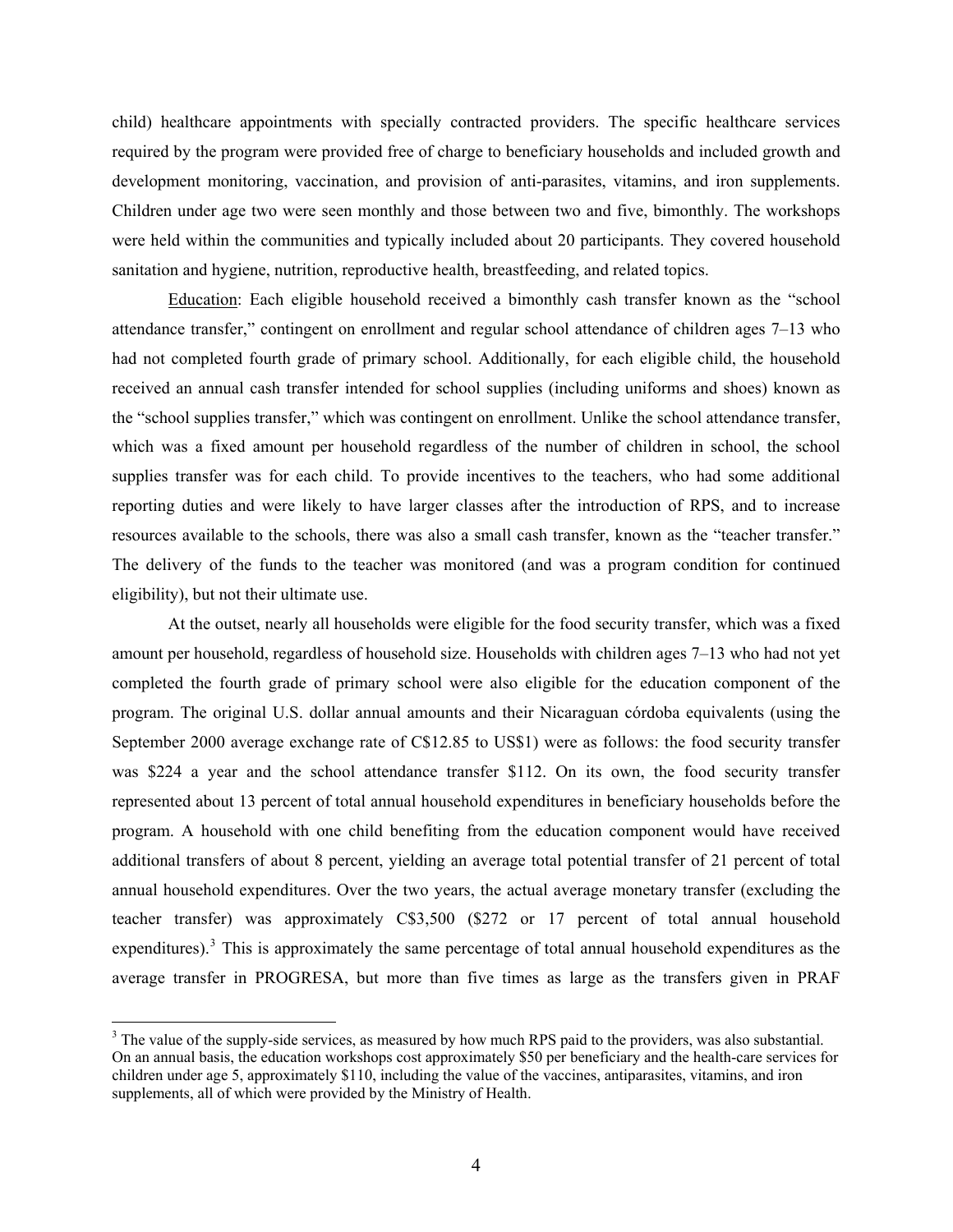(Caldés, Coady, Maluccio 2006). In contrast to PROGRESA, which indexes transfers to inflation, the nominal value of the transfers remained constant for RPS, with the consequence that the real value of the transfers declined by about 8 percent due to inflation over two years in Phase I. In Phase II, which began in 2003 and incorporated new beneficiaries, demand-side transfers were reduced. The food security transfer was \$168 for the first year of program participation and then declined to \$145 and \$126 in the second and third years. At the same time, the school attendance transfer also declined slightly to \$90 a year. Partly offsetting these reductions were increases in the school supplies transfer, which rose from \$21 to \$25 per student and the teacher transfer, which rose from \$5 to \$8 per student. These figures represent potential transfers, such that households participating in the program may have received the full amounts or less, depending on their fulfillment of the conditions.

To enforce compliance with program requirements, beneficiaries did not receive the food or education component(s) of the transfer if they failed to carry out any of the conditions described above. During the first two years of delivering transfers, approximately ten percent of beneficiaries were penalized at least once and therefore did not receive the food, education, or combined transfers; a household can receive one of the transfers if, in the same period, compliance for one component is complete while compliance for the another component is incomplete. Only the designated household representative was allowed to collect the cash transfers, and where possible, RPS appointed the mother to this role. As a result, more than 95 percent of the household representatives were women. These representatives attended the health education workshops and were responsible for ensuring that the requirements for their households were fulfilled.

#### *2.3 Principal findings from earlier quantitative assessments of RPS*

Overall, RPS had positive and significant double-difference estimated average effects on a broad range of indicators and outcomes from 2000 to 2002, including expenditures, health-care inputs, nutritional status of children under age five, and school enrollment. Where it did not, it was often due to similar, though smaller, improvements in the control group. Nearly all estimated effects were larger for the extremely poor, reflecting their lower starting points (e.g., lower percentages of children enrolled in primary school before the program). Among poorer beneficiaries there was simply more potential for improvement on many of the indicators. As a result, the program reduced inequality across expenditure classes for a variety of outcomes (Maluccio and Flores 2005).

#### **3. DESIGN OF THE EVALUATION, METHODOLOGY, AND VALIDITY**

#### *3.1 Evaluation design and double-difference methodology*

The evaluation for Phase I of RPS was based on a randomized, community-based intervention. One-half of the 42 localities (targeted in the first stage of Phase I as described in Section 2.1) eligible for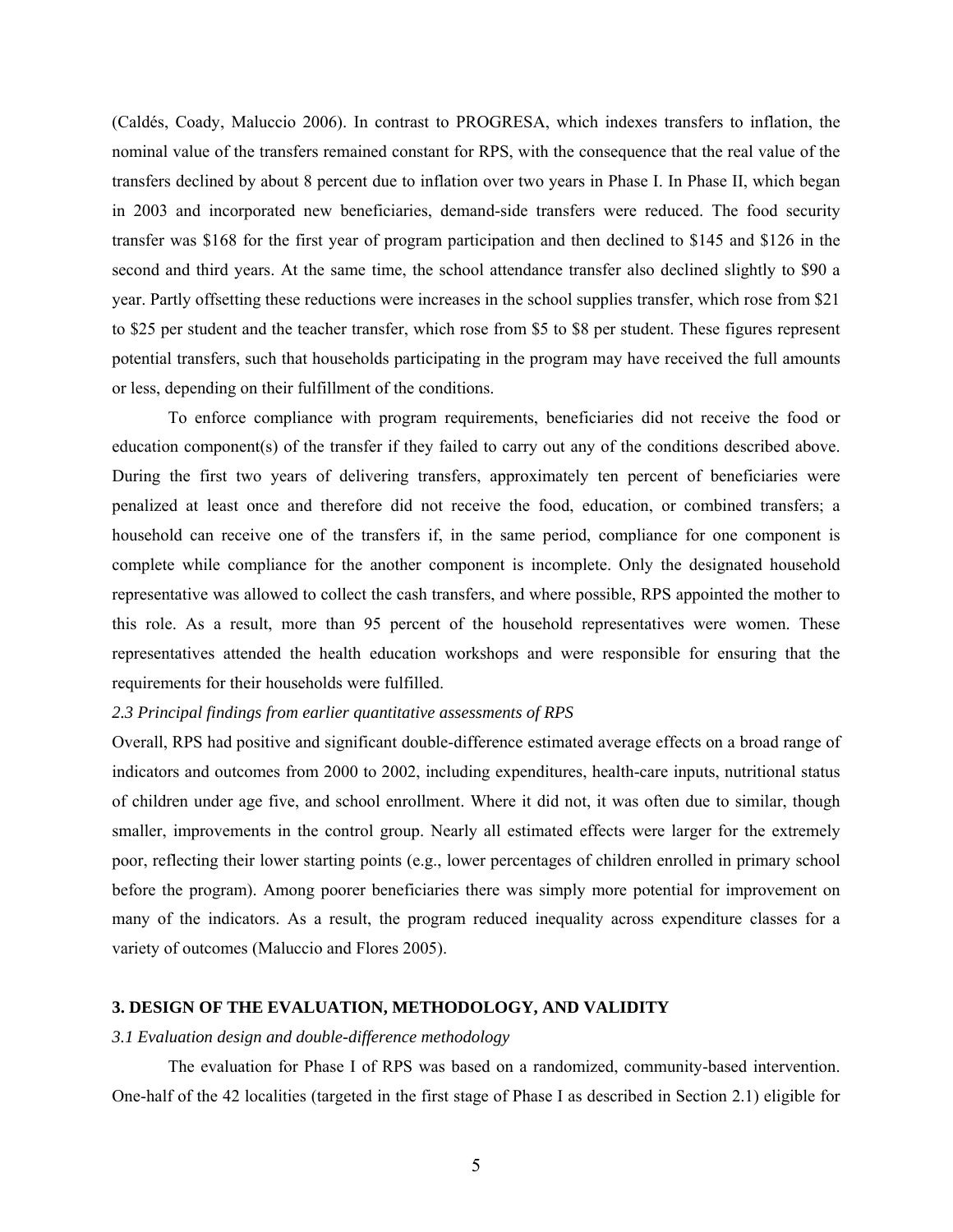<span id="page-7-0"></span>the pilot phase were randomly selected into the program; thus, there are 21 localities in the intervention group and 21 distinct localities in the control group. The random selection was carried out after ordering the localities by the marginality index described above into seven strata of six localities each, and selecting three localities as treatment and three as control from each stratum. Given the geography of the program area, control and intervention localities are in some cases adjacent to one another.

In mid 2003, original control areas were incorporated into the program (during Phase II). Initially, RPS was designed to provide transfers and related services for a period of up to three years. During implementation, however, it was decided to extend the supply-side health and education (the teacher transfer) components for an additional two years, but not the demand-side transfers. As a result, in early 2003 when the original control areas were beginning to receive the program, the demand-side transfers were terminated in the original intervention areas, though the original beneficiaries continued to receive the supply-side health and education components through the end of the evaluation period examined here. I return to a discussion of this cross-over in Section 3.2 where I qualify the interpretation of the singledifference estimator for the 2004 period and in Section 4.2 where I describe the main empirical results.

Household and individual level data were collected in both the intervention and control localities before and after RPS was implemented (see Section 3.3)*.* This enables the use of the double-difference method to calculate "average program impact."<sup>[4](#page-7-0)</sup> The resulting measures can be interpreted as the expected effect of implementing the program in a similar population elsewhere, subject to a number of caveats described below. For this work, the double-difference technique is extended to account for four measurements taken in 2000, 2001, 2002, and 2004. The basic estimating equation is shown in (1).

(1)  $E_{ict} = \alpha_0 + \alpha_1 Y_1 + \alpha_2 Y_2 + \alpha_4 Y_4 + \alpha_5 P_c + \delta_1 Y_1 P_c + \delta_2 Y_2 P_c + \delta_4 Y_4 P_c + X_{ic0}^2 \beta + \mu_{ic} + v_{ict}$ Where

 $E_{\text{ict}}$  = outcome variable of interest for individual (or household) *i* in locality *c* at time *t*,

 $Y_1 = (1)$  if Year 2001,

 $Y_2 = (1)$  if Year 2002,

 $Y_4 = (1)$  if Year 2004,

 $\overline{a}$ 

 $P_c = (1)$  if program intervention in locality *c*,

 $X_{i c0}$  = a vector of time invariant household demographic characteristics measured in 2000

 $\mu_{ic}$  = is a time invariant household random effect,

 $v_{\text{ict}}$  = unobserved idiosyncratic individual-, household-, or locality-level and time-varying error, and

all the α's,  $β$ , and  $δ$ 's are unknown parameters.

<sup>&</sup>lt;sup>4</sup> Ravallion (2001 and 2007) provide useful discussions on this and related evaluation tools.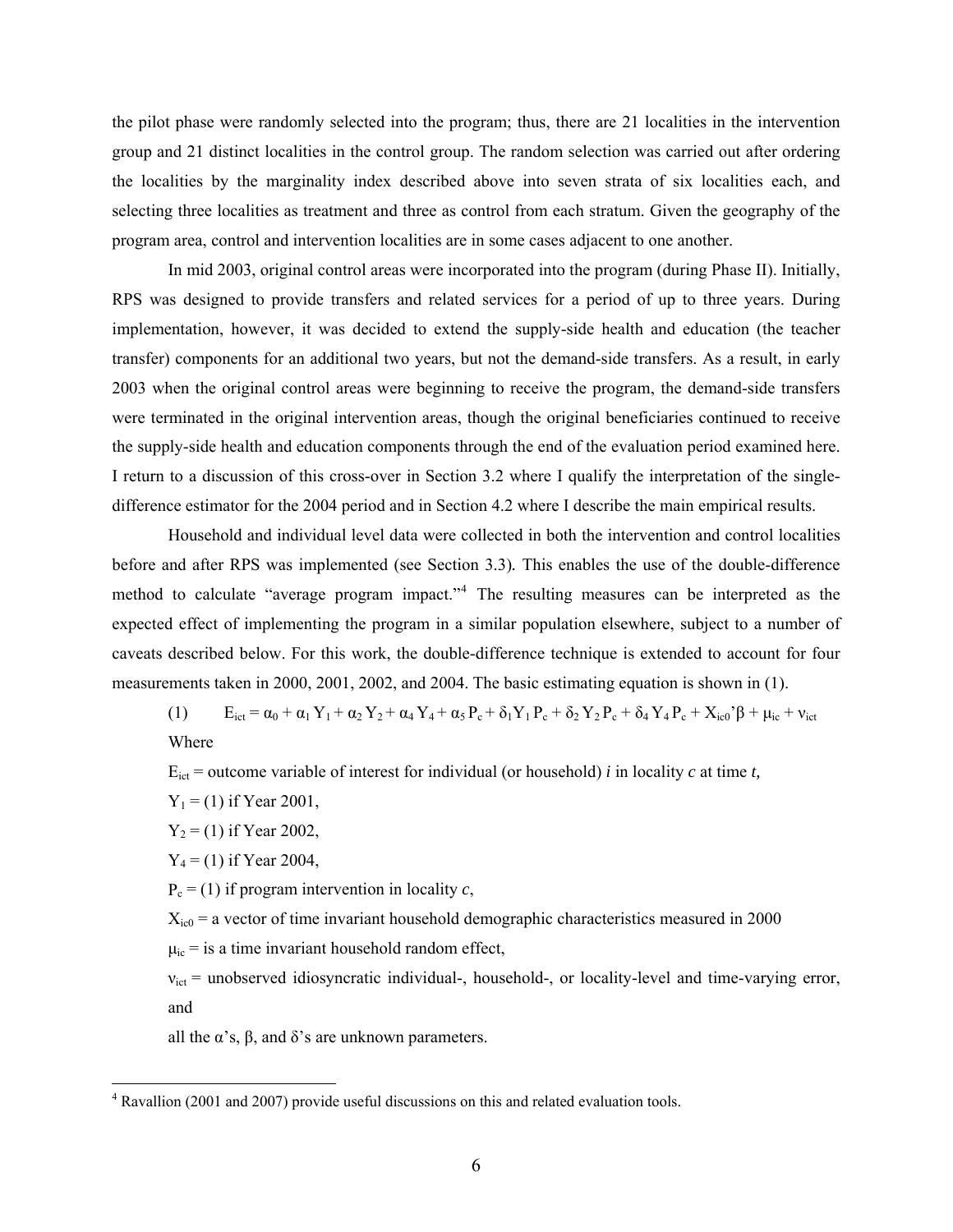The key parameters of interest are  $\delta_1$ ,  $\delta_2$  and  $\delta_4$ ;  $\delta_1$  is the double-difference estimator of the average program effect for 2001 (relative to 2000),  $\delta_2$  for 2002 (relative to 2000), and  $\delta_4$  for 2004 (relative to 2000). For 2004, however, since the control group had entered the program by this time and the original intervention group had ceased to receive cash transfers about 10 months earlier, the estimated effect is the four year effect of having had the full program for three years and the supply side components for one year relative to having had no program for three years and the full program, though with slightly lower transfers (as described in Section 2.2), for the previous year. The program effects are identified by the randomized design. Given the randomization of  $P_c$ , it (and any interactions involving it) is uncorrelated with all observed or unobserved individual-, household-, or locality-level variables so that the δs can be estimated consistently. It is not necessary to include other variables in this regression (apart from the year dummies) for the consistency of the estimator for  $\delta_i$ , though doing so increases the precision of the estimates.

In some cases, where information on certain outcomes was not collected in the baseline but only in 2002 and 2004, I present instead the results from single difference equations (i.e., the difference between treatment and control areas after the program had begun), also a valid estimate of the program effect given the randomized design of the evaluation. The estimating equation simplifies to (2) where everything is defined analogously to equation (1) and  $\delta_{s2}$  and  $\delta_{s4}$  represent the single-difference estimates of the program effect corresponding to  $\delta_2$  and  $\delta_4$  above.

(2)  $E_{\text{ict}} = \alpha_0 + \alpha_4 Y_4 + \delta_{s2} Y_2 P_c + \delta_{s4} Y_4 P_c + X_{\text{ic}0} \beta + \mu_{\text{ic}} + v_{\text{ict}}$ 

Since I do not condition on the household-level decision to participate in RPS but instead only on whether the program was available in the household's locality, this framework yields what is commonly referred to as an estimate of the intent-to-treat effect. The estimator is not subject to selection biases associated with the decision to participate in the program since it relies only on the randomized design. About 10 percent of the households in the intervention areas were either excluded by RPS or chose not to participate in the program. Survey sample households in this subgroup are not program beneficiaries so that basing estimates on the sample that includes them "dilutes" the estimated effects of the program. The intent-to-treat methodology is conservative, then, relative to measuring the effect of the treatment on the treated. To estimate the effect of the treatment on the treated, rather than estimating the double-difference, one would instead have to endogenize the participation decision, most likely using the random program placement as an instrumental variable. This approach amounts to rescaling the intent-to-treat estimates by the fraction of program participants. Since the participation rates are relatively high, it does not yield very different estimates––therefore they are not presented.

In the analyses that follow, households interviewed in any of the pertinent survey rounds, i.e., the unbalanced panel sample, are included. All estimates include household random effects (results are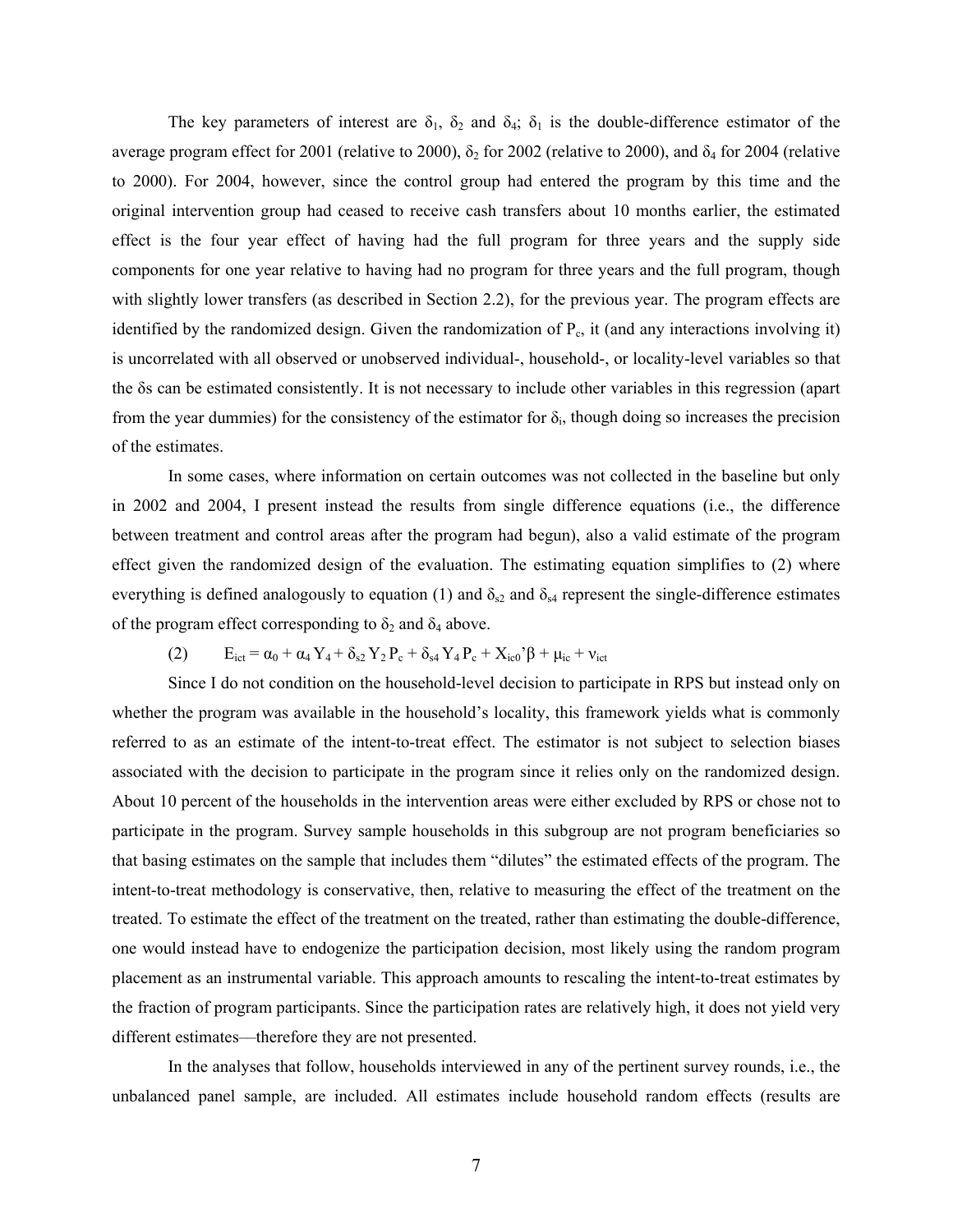<span id="page-9-0"></span>similar if instead they are treated as fixed effects, and Hausman tests indicate no significant differences between them) as well as a set of household demographic conditions measured before the start of the program. Not controlling for household effects or the household level variables, generally leads to less precise estimates and therefore weaker statistical significance. The estimations that follow also ignore the stratified sample design which can be corrected for statistically by using locality-level sample weights; correcting for this aspect of the design makes no substantive changes to the estimated effects.

#### *3.2 Issues and concerns related to the experimental design*

 $\overline{a}$ 

The value of randomized evaluations is widely recognized. When done well, recipients and nonrecipients will have, on average, the same observed and, more important (since they are more difficult to control for), unobserved, characteristics. As a result, they establish a credible basis for comparison, freed from selectivity concerns, and the direction of causality is certain. Nonrandomized approaches, on the other hand, typically rely on assumptions that are often hard to believe and almost always hard to verify (Burtless 199[5](#page-9-0)).<sup>5</sup> A further advantage to a randomized design is that program impact is easy to calculate and, as a consequence, easier to understand and explain.

Even a well-implemented randomized design, however, is not without potential weaknesses. Heckman and Smith (1995) highlight that the apparent simplicity can be deceiving, particularly in poorly designed evaluations where there is contamination due to (1) randomization bias (where the process of randomization itself leads to a different beneficiary pool than would otherwise have been treated); (2) anticipation effects where control group behavior changes as the result of changes in expectations; or (3) substitution bias where nonbeneficiaries obtain similar treatments from different sources. There is little reason to believe that the first consideration (randomization bias) is a concern in the RPS evaluation; for example, there was no evidence that households moved in part or in whole to obtain the program (Adato and Roopnaraine 2004). Section 3.4 addresses the possibility of contamination of the control group suggested by the other two concerns.

Another limitation with randomized evaluations, or nearly any other evaluation for that matter, is that the results pertain specifically to the study population—extrapolating them to other populations requires additional assumptions that may not be easy to verify (Burtless 1995). This is typically referred to as the external validity problem. In the case of RPS, the purposive selection of program areas may have affected program performance; therefore the generalizability of the results is less certain. As described earlier, the selection of municipalities was conditioned on the likelihood of success, so that the observed outcomes might exaggerate the likely outcomes from program expansion to other areas with, for example,

 $<sup>5</sup>$  There is a recent increase in non-experimental approaches to evaluation, in particular using propensity score</sup> matching. The evidence is mixed, however, as to whether or not these provide a convincing alternative to experimental approaches, including with these data (Handa and Maluccio 2007; Heckman, Lalonde, and Smith 1999).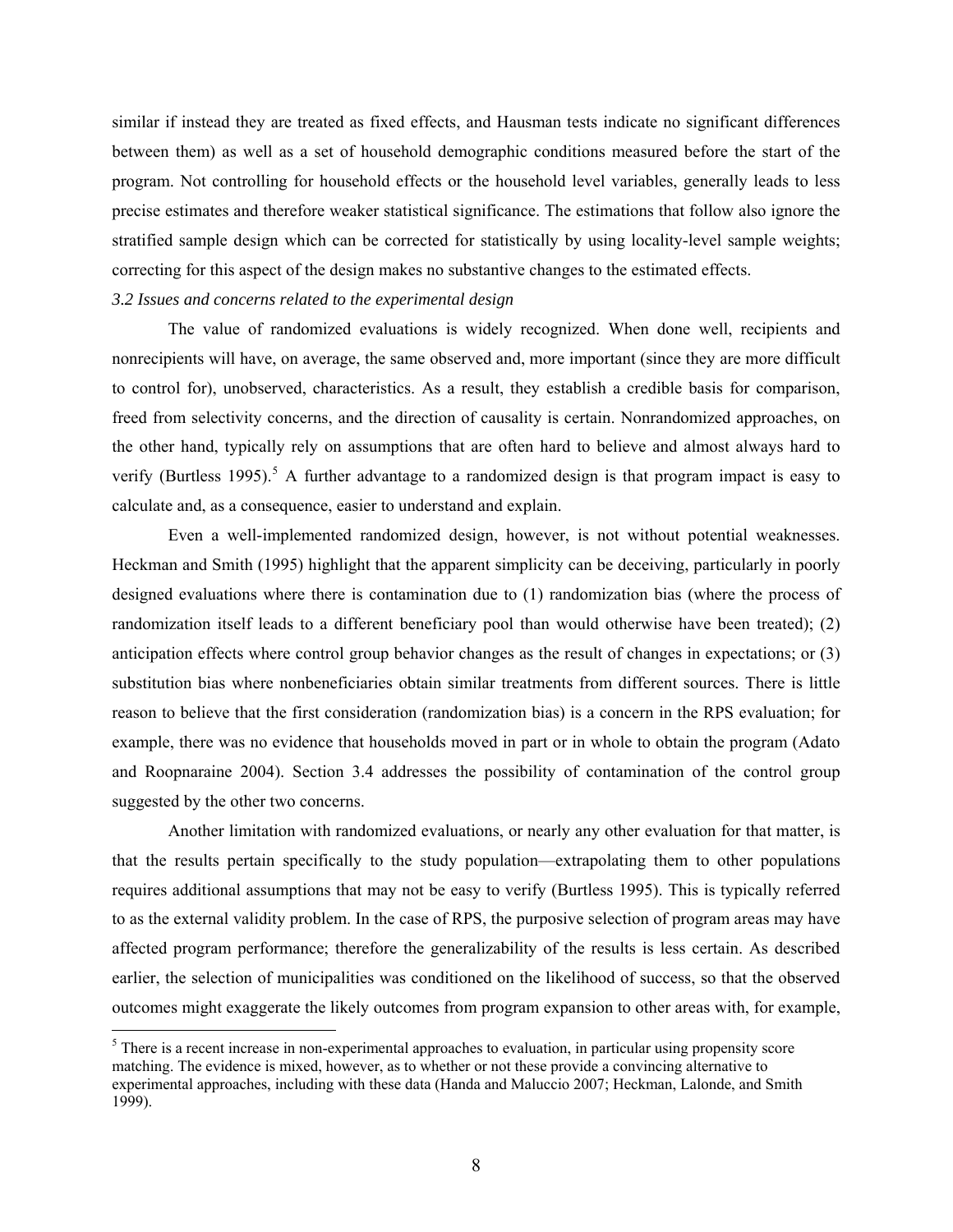<span id="page-10-0"></span>weaker institutional capacity to implement the program. On the other hand, the observed outcomes may understate the likely outcomes if there was less need for RPS in these areas *because* of greater institutional capacity.

While it is not possible to claim that the 42 selected localities are representative of rural Nicaragua, there is evidence that they are similar in many key respects to a large number of other rural communities in the Central Region and in the country more broadly. First, using the marginality index scores based on the 1995 census (Maluccio 2005), I estimate that three-quarters of the approximately 150 rural localities in the departments of Madriz and Matagalpa have priority 1 or 2, as do three-quarters of the approximately 1000 rural localities in the country as a whole. If instead one considers levels of extreme poverty, there are more than 350 localities in the country with extreme poverty at or above 42 percent, the average level in the pilot areas. On these broad indicators used for geographical targeting, then, there are a large number of similar localities, indicating those chosen for the pilot were not atypical.

#### *3.3 Data collection*

 $\overline{a}$ 

The data collected for the evaluation were an annual household panel data survey implemented in both intervention and control areas of RPS before the start of the program, in 2000, and after the program began operations, in 2001, 2002, and 2004. A comprehensive household questionnaire based on the 1998 Nicaraguan Living Standards Measurement Survey (LSMS) was used (World Bank 2001). The LSMS questionnaire was expanded in some areas (e.g., child health and education) to ensure that all the program indicators were captured, but cut in other areas relevant to this study (e.g., income from labor and other sources) to minimize respondent burden and ensure collection of high-quality data in a single interview.<sup>[6](#page-10-0)</sup>

The household survey sample is a stratified (at the locality level) random sample of all 42 localities described above and using the RPS population census collected in May of 2000 as the sample frame. Forty-two households were randomly selected in each of the 42 localities, yielding an initial target sample of 1,764 households. The first wave of fieldwork was carried out in late August and early September 2000, without replacement—that is, when it was not possible to interview a selected household, another household was not substituted. For programmatic reasons, the RPS 2001 follow-up survey was delayed until the beginning of October, to allow additional time for the interventions to take root. Of course, the advantage of the originally scheduled RPS follow-up at exactly the same time of year as the 2000 baseline was that it would enable one to control better for possible seasonal variations in consumption and health. With a control group, however, the possible bias introduced by seasonality is addressed by differencing across intervention and control groups. This small difference in the timing of

 $6$  LSMS surveys are typically implemented in two visits to the household (Grosh and Glewwe 2000).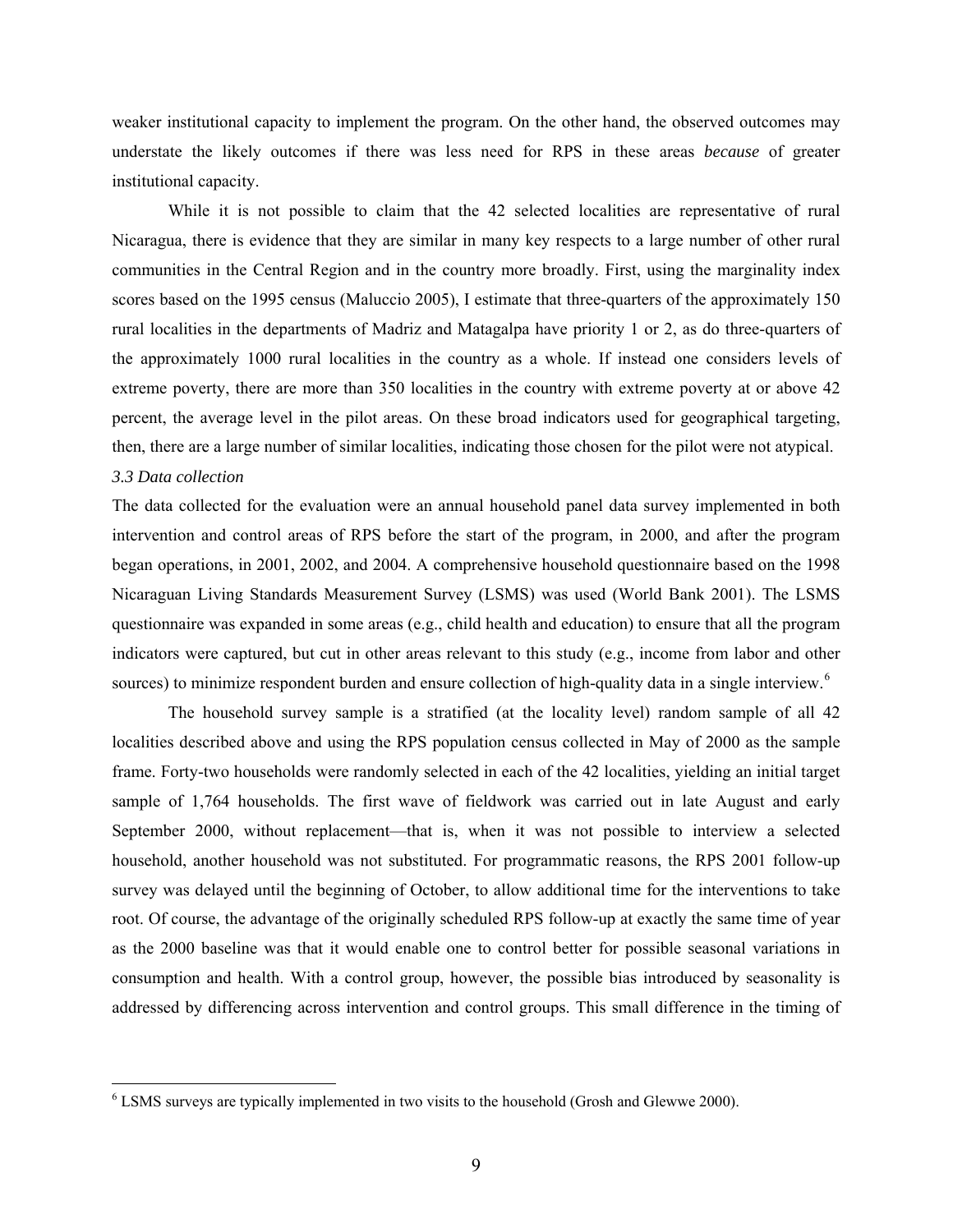the survey, then, does not present a serious problem for the estimation of average program effects. The 2002 and 2004 surveys were also carried out in October.

As with any panel survey, first round nonresponse and latter round attrition in the survey are potential concerns for the analysis. I now document nonresponse in the 2000 baseline survey and attrition and a small amount of contamination in the follow-up surveys. Overall, 90 percent (1,581) of the stratified random sample of 1,764 was interviewed in the first round (see Appendix Table 1) with slightly lower completion in control localities. In a handful of localities, the coverage was 100 percent, but in six it was under 80 percent. For the follow-up surveys in 2001 and 2002, the target sample was limited to these 1581 first round interviews. In 2002, 91 percent of these were re-interviewed (including a small number who had migrated within the six municipalities and were tracked for re-interview). Again, however, coverage in six of the localities was substantially worse, with less than 80 percent reinterviewed. In 2004, 85 percent of the original 1581 were re-interviewed, but 90 percent of the households targeted that year (which included only those who had been interviewed at least once in either 2001 or 2002).

The principal reasons for failure to interview targeted sample households were that all household members were temporarily absent (i.e., more than the several days the survey team were in the area) or that the dwelling appeared to be uninhabited—both of which are likely to be associated with temporary or permanent migration. Among those classified as not being re-interviewed are six households whose surveys were lost and 37 households living in control localities who in fact turned out to have been program beneficiaries, despite being initially categorized as living in a control locality. The localities used by RPS are census areas that often do not coincide with communities. These 37 households (spread across a dozen localities) possibly were included in the program as a result of reclassification of where they lived by RPS (they did not move), relative to the census boundary lines. Rather than retain them in the control group, thereby contaminating the results, they are dropped from the 2001, 2002, and 2004 samples. Unsurprisingly, since they represent only 5 percent of households in the control group, their inclusion or exclusion affects estimated results little. Both the completion rate at baseline and subsequent attrition levels are on a par with similar surveys in other developing countries (Alderman et al. 2001; Thomas, Frankenberg, and Smith 2001).

Since the advantages of randomization are dissipated with attrition if it is nonrandom, I next examine the correlates of the observed attrition to assess the likely possible effects or biases on the ensuing analyses (Thomas et al. 2003). Due to the RPS census, which collected a variety of information relevant to the program for use in a proxy means prediction model allowing one to predict expenditures for each household, there is information on those households not interviewed in the baseline or follow-up surveys. Probit regressions (not shown) on all original target sample households and predicting the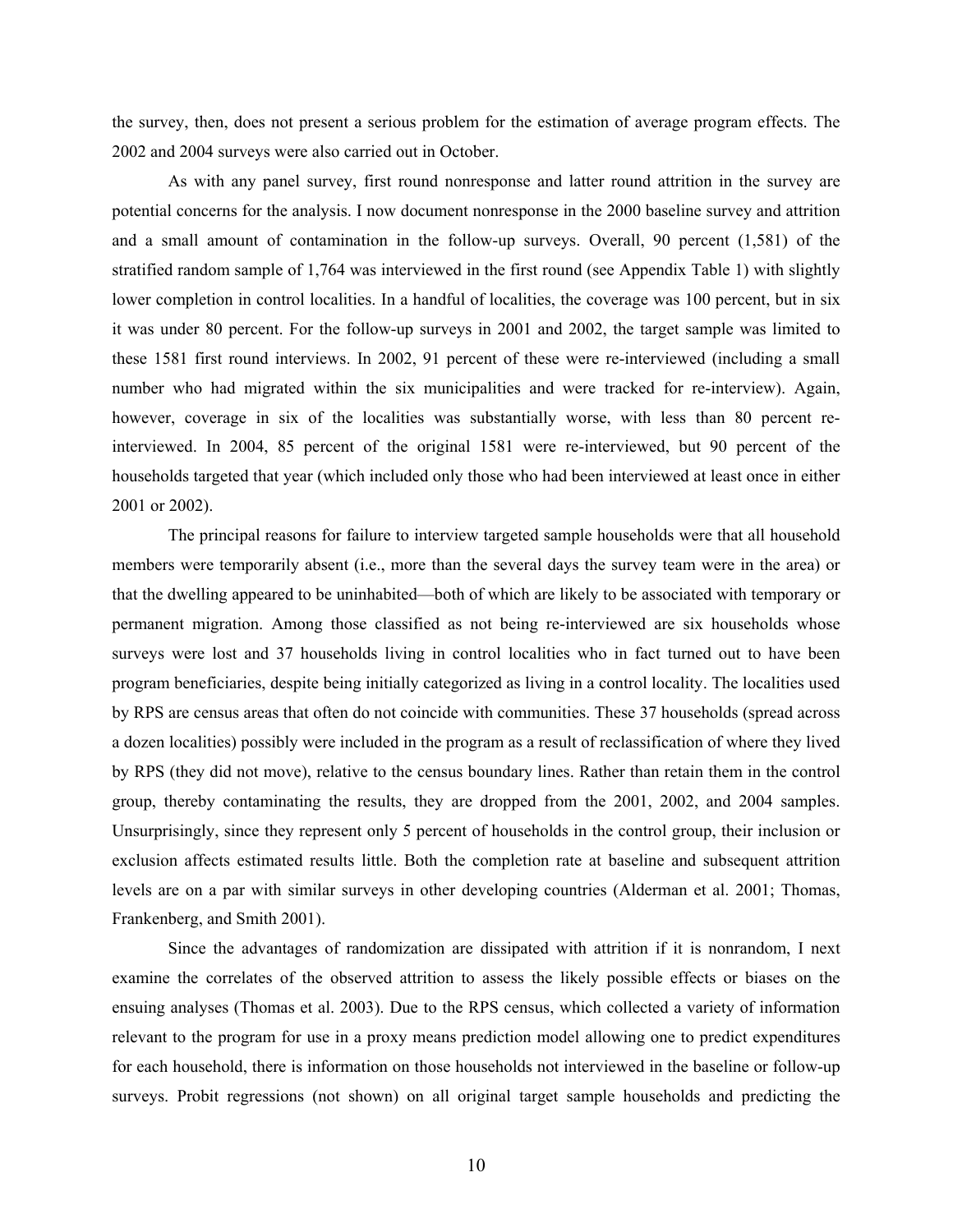probability of having been interviewed in at least the first round or, separately, having been interviewed in all four rounds, indicate that attrition is indeed nonrandom. Households that were not interviewed were more likely to have an older, more educated household head, larger family size, higher predicted expenditures, or more land. A comparison of the means of these same characteristics for those reinterviewed compared with those who attrited shows significant differences for a subset of them, but all of these differences are less than one-quarter of a standard deviation of the variable in question, indicating they are not on average large differences. Moreover, the coefficient on an indicator of whether the household was in the control or treatment group is both small and insignificant.

The estimating strategy employed, while not formally incorporating attrition, is likely to be robust to attrition bias, particularly if unobserved persistent heterogeneity is leading to attrition. Such heterogeneity is directly controlled for in the household random effects regressions. Moreover, results using only the balanced panel (not shown) are similar to those estimated on the unbalanced panel, suggesting attrition related changes in sample composition are not driving the results. Therefore, I conclude that attrition is not a major concern for estimating program effects in these data.

#### *3.4 Validity of the experiment and the evaluation*

#### *a. Outcome of the randomization*

While the selection of localities into intervention and control groups was undeniably random, it was at the same time only one of the millions of possible random draws from a finite (42) number of groups. As a result, intervention and control groups may still differ in statistically significant or, more importantly, substantive ways as the result of a "bad" draw. In this subsection, I provide evidence that the two groups are indeed similar, examining differences between the groups for a set of indicators (Behrman and Todd 1999). Even where between-group differences exist, however, the evaluation can still measure impact because one can control for them in the analysis, using the double-difference method. Therefore, perfect "equality" between the two groups is not a necessary condition for the evaluation. Similarity does, however, put the analysis on a sounder footing, particularly if there is the possibility that there might be heterogeneous program effects associated with initial differences between the groups.

 Table 1 first compares households in control and intervention areas on a set of demographic, education, wealth, and employment indicators. Of 15 indicators in the top panel, only two related to household demographics are significantly different at the 10 percent level of significance: (1) household size; and (2) the number of children < 5 years old. These are unlikely to be problematic, however, because while they are significantly different, they do not appear to be substantively different. The difference in household size is less than 0.2 persons, 0.1 of which appear to be children under age 5.

#### [TABLE 1 – ABOUT HERE]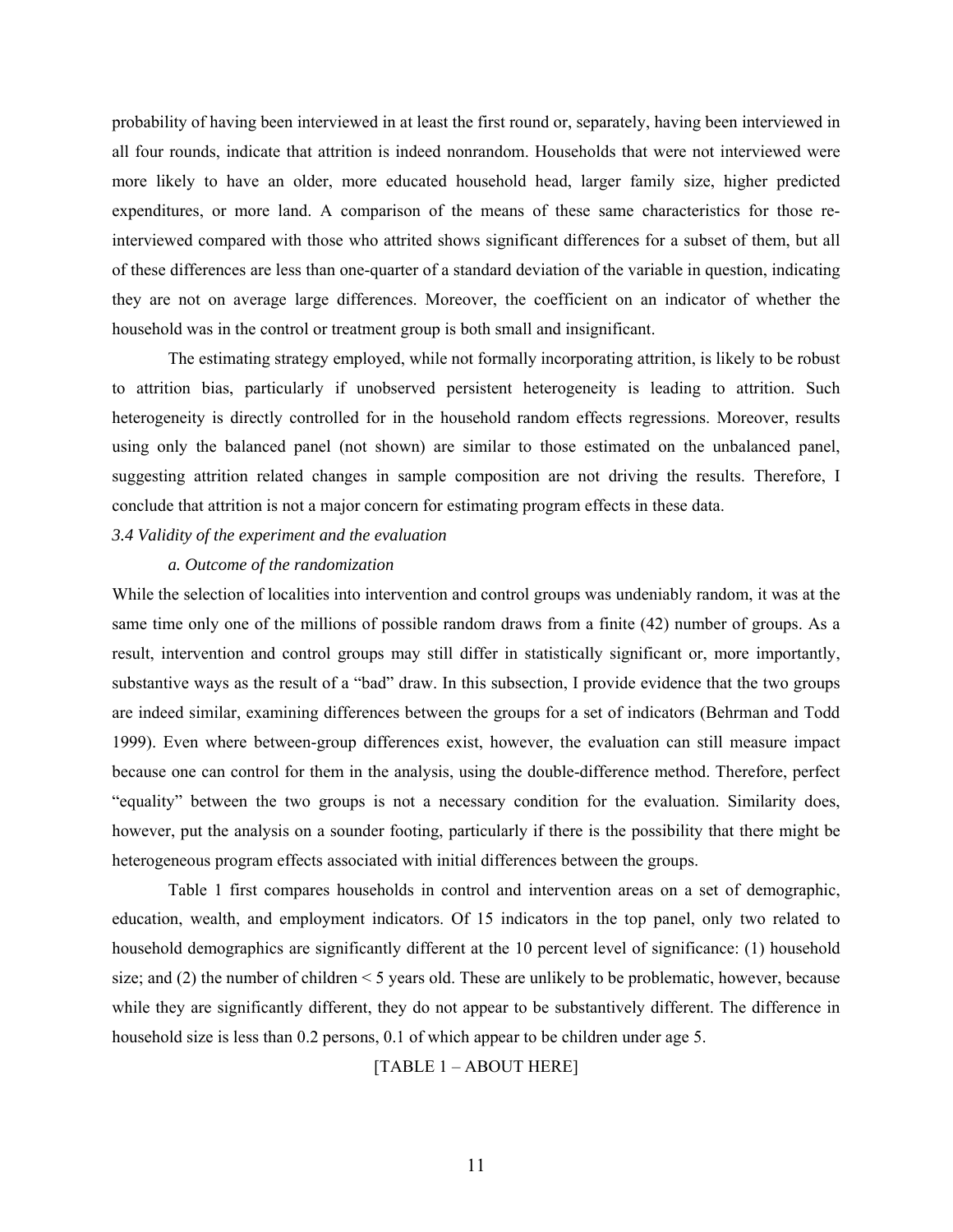<span id="page-13-0"></span> In the bottom portion of the table, the proportion of households classified as extremely poor, poor, and nonpoor are listed.<sup>[7](#page-13-0)</sup> Because of the stratification into groups of six localities each according to the marginality index for randomization, the expectation is that the different poverty groups should be about equally represented in intervention and control areas. The extreme poverty rate in control areas is nearly 8 percentage points higher than in intervention areas, and significantly different. Differences between poverty rates are half that, but also significant at the 10 percent level. These differences are consistent with the difference in household size and may in part reflect that the per capita expenditure measures used here to calculate poverty do not adjust for demographic structure other than number of persons; for example, they are not per capita adult equivalents (Deaton and Zaidi 2002). As above, however, the magnitude of these differences does not appear to be such that they should greatly affect interpretation of the results. Further, comparisons of the same set of 15 indicators across intervention and control areas *within* each poverty group (extreme poor, poor but not extremely poor, and nonpoor) reveal only five significant differences in 45 comparisons. In all these comparisons, then, the percentage of indicators that are statistically significant across groups is as expected using a 10% significance level.

#### *b. Potential contamination of the control group: Other programs*

 $\overline{a}$ 

A possible source of contamination is due to other programs, referred to as substitution bias by Heckman and Smith (1995). This occurs when households in control localities participate in programs similar or complementary to RPS. The delay by one year before the control group was included may have increased the probability of such contamination, as it gave NGOs and others more time to adjust to the presence of RPS in intervention localities, possibly by pulling their programs out of intervention areas and increasing their efforts in control areas. While the RPS evaluation was sanctioned by the Government of Nicaragua and, therefore, plans were coordinated such that other large government programs with similar objectives (such as the *Programa de Atención Integral a La Niñez Nicaragüense*, or PAININ) avoided entering these areas over this period, other actors less tied to the government were not prohibited from doing so. To the extent other programs are not simply reacting to the evaluation itself, this design offers a more realistic counterfactual compared to one in which no other program were allowed to enter the area (what one might call a "sterile" control group)—in Nicaragua, as in many developing countries, there are a multitude of overlaying programs in policies with related objectives. If other programs *do* react to the intervention, while the pure RPS program impact is more difficult to assess, it is also reasonable to

 $<sup>7</sup>$  These and other descriptions of poverty in the sample are calculated based on 2001 per capita annual expenditure</sup> poverty lines of \$C2,691 (\$202) for extreme poor (calculated as the amount required to purchase a minimum requirement food basket) and C\$5,157 (\$386) for poor, which adds nonfood requirements (World Bank 2003). Households are classified into poverty groups based on their initially measured (in 2000) per capita annual total household expenditures (including own-production) using these 2001 Nicaraguan poverty lines. Consumer price inflation was about 4 percent per year during this period so that adjusting the poverty line for inflation makes no difference in the substantive findings reported here.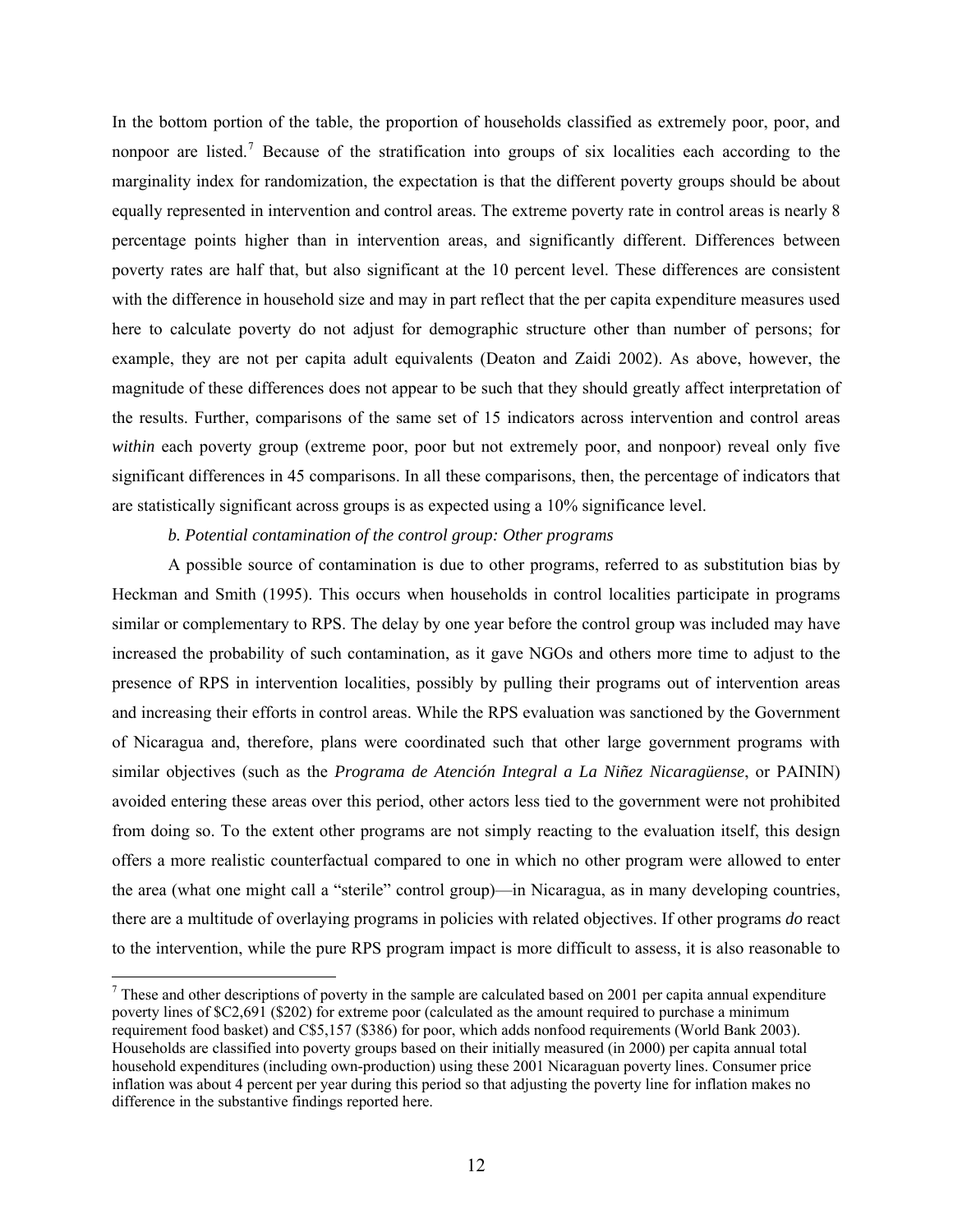<span id="page-14-0"></span>characterize the changes in other programs as being a result of RPS and therefore the net impacts as those reflecting the effectiveness of the program in the field.

Potential contamination due to other development programs providing services to households was monitored in the annual household surveys. These data allow us to calculate the percentage of households in each locality that were benefiting from an array of possible programs and services, and to determine whether or not RPS was the provider. Overall, the extent of such development programs operating in these areas was limited, and there were no substantive changes in programs related to the outcomes assessed in this paper, though there is a little evidence that RPS crowded out some programs related to its primary objectives of education and health-care (Maluccio and Flores 2005).

## **4. THE EFFECTS OF CONDITIONAL CASH TRANSFERS: THE** *RED DE PROTECCIÓN SOCIAL*

#### *4.1 Household expenditures*

Despite strong growth in the late 1990s and in 2000 when gross domestic product grew nearly 13 percent, Nicaragua had the lowest per capita GDP in Central America in 2000. Subsequent slow growth, however, meant that income per capita was essentially stagnant over the 2000–02 period (World Bank 2004). At the outset, 36–61 percent of the rural population in each of the RPS municipalities were extremely poor and 78–90 percent were extremely poor or poor, compared with national averages in 1998 of 21 and 45 percent, respectively. Within the 42 localities selected for the program evaluation, 42 percent of the population was extremely poor before the program—that is to say that their total expenditures were less than the amount necessary to purchase a food basket providing minimum caloric requirements (World Bank 2003)—and 80 percent extremely poor or poor. Moreover, the majority of the remaining households, or "nonpoor" in the sample, was in the bottom two-thirds of the national Nicaraguan per capita expenditure distribution and so was near-poor.

Maluccio and Flores (2005) report extensive results of the program on household expenditures over the 2000–2002 period. Here, I extend those results to 2004 (Table 2). Estimation is carried out on the unbalanced panel sample using household random effects and a set of demographic and other controls measured at baseline.<sup>[8](#page-14-0)</sup>

<sup>&</sup>lt;sup>8</sup> The controls not reported in the table include: a constant; the number of persons in different demographic categories (children 4 and under, children 5 to 10, boys 11 to 14, girls 11 to 14, boys 15 to 19, girls 15 to 19, men 20 to 34, women 20 to 34, men 35 to 60, women 35 to 60, and men above 60, with the left out category being women above 60), education of the head of household (and its square), whether the household head was female, age of the household head (and its square), predicted per capita expenditures (and its square and cube) described in Maluccio (2005).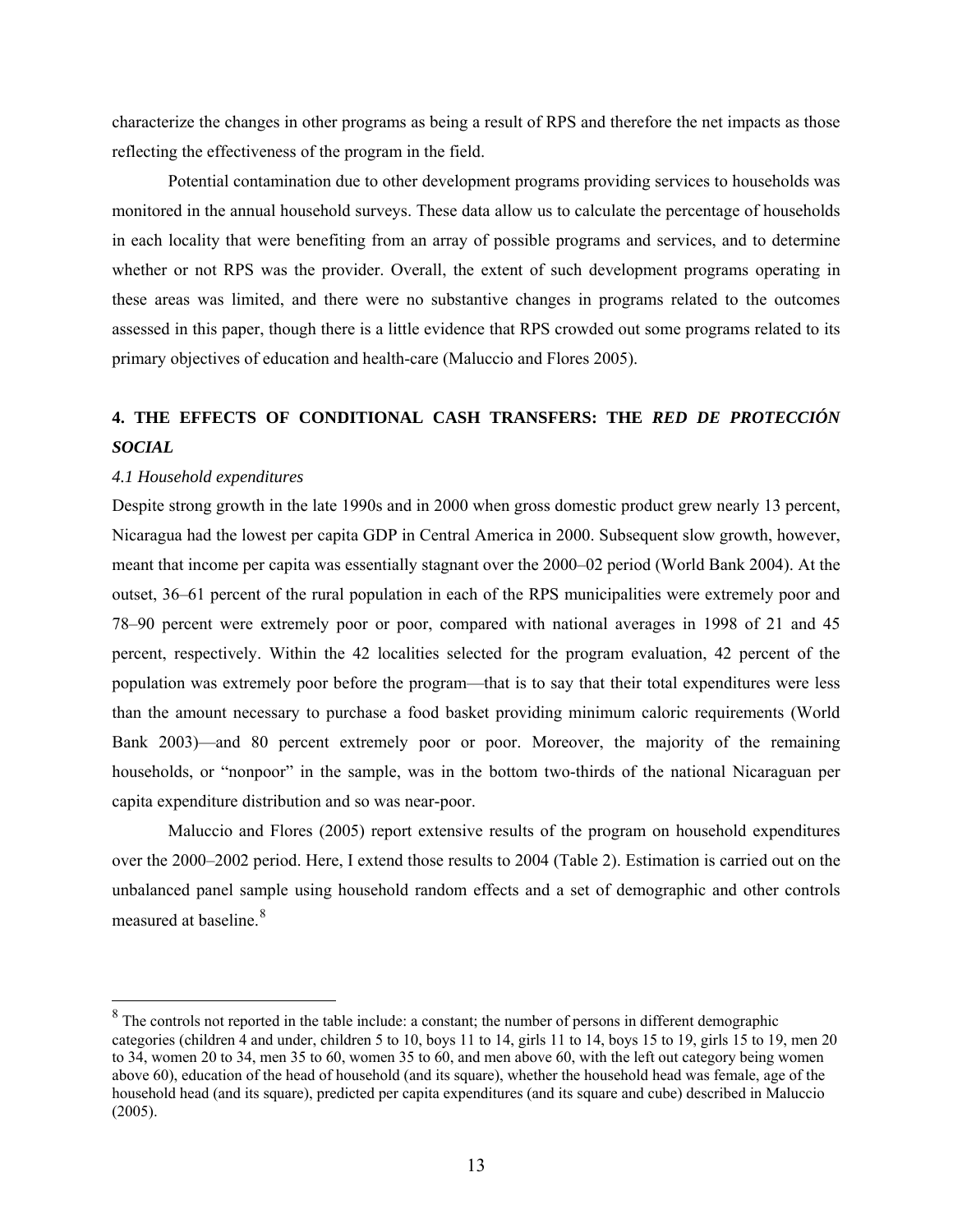<span id="page-15-0"></span>For comparison, the average value of annual cash transfers for intervention locality households in the evaluation survey over the first two years was C\$3,500 or \$272, about C\$700 on a per capita basis. Thus the average estimated impact on total or per capita expenditures was above average transfers in the first year, but somewhat below them the second year. In both cases, however, they were of the same order of magnitude and in neither year can one reject the hypothesis that the estimated effect is significantly different from the average annual transfer amount of C\$3,500 (or C\$700 on a per capita basis). The difference between estimated effects and transfer amounts may in part reflect imprecision in measuring annual household expenditures (Maluccio and Flores 2005). In the fourth year, the estimated impact flips, reflecting the cross-over design and raising the possibility that household expenditures did not undergo a permanent increase in the original intervention areas, a theme I return to below.<sup>[9](#page-15-0)</sup>

### [TABLE 2 – ABOUT HERE]

The estimated impacts in Table 2 suggest that beneficiary households are, on average, spending a large proportion of their transfers on current expenditures, though the fraction spent by the original intervention group appears to have been smaller in the 2002, the second program year (when average transfers were about the same as in the first year). The drop in expenditures in the control group over the first two years (as seen by the coefficients on the annual dummy variables) seems to have been due in part to an economic downturn in the areas where RPS was operating and in Nicaragua more generally. Within the control group, expenditures fell among the poor and nonpoor but held steady for the extremely poor. Two events affecting the area included a severe drought in 2001 and a sharp, persistent, drop in international coffee prices, which affected many of the agricultural laborers in that industry (Varangis et al. 2003). The rural Central Region of Nicaragua was the most affected by these events and was the only region showing an increase in poverty rates between 1998 and 2001 (World Bank 2003). The transfers provided by RPS apparently compensated for income losses during this downturn. While not designed as a traditional safety net program in the sense of reacting or adjusting to crises or shocks, the economic difficulties experienced in these communities allowed RPS to perform like a traditional safety net, enabling households to maintain expenditures during the downturn.

Showing a pattern similar to total and per capita annual total household expenditures, RPS produced significant net average increases in per capita annual food expenditures of nearly C\$900 in 2001 and C\$700 in 2002. Except for 2004, the average increases in the per capita annual food expenditures are approximately 85–90% of the average changes in per capita annual total household expenditures in each year. Consistent with the program's goals and direct advice, additional expenditures as a result of the transfers were spent predominantly on food. During the incorporation assemblies and some of the health

<sup>&</sup>lt;sup>9</sup><br><sup>9</sup> Results are similar if I instead formulate the dependent variable as logarithmic expenditures; the absolute measures are reported for ease of interpretation and comparison to the transfer amounts.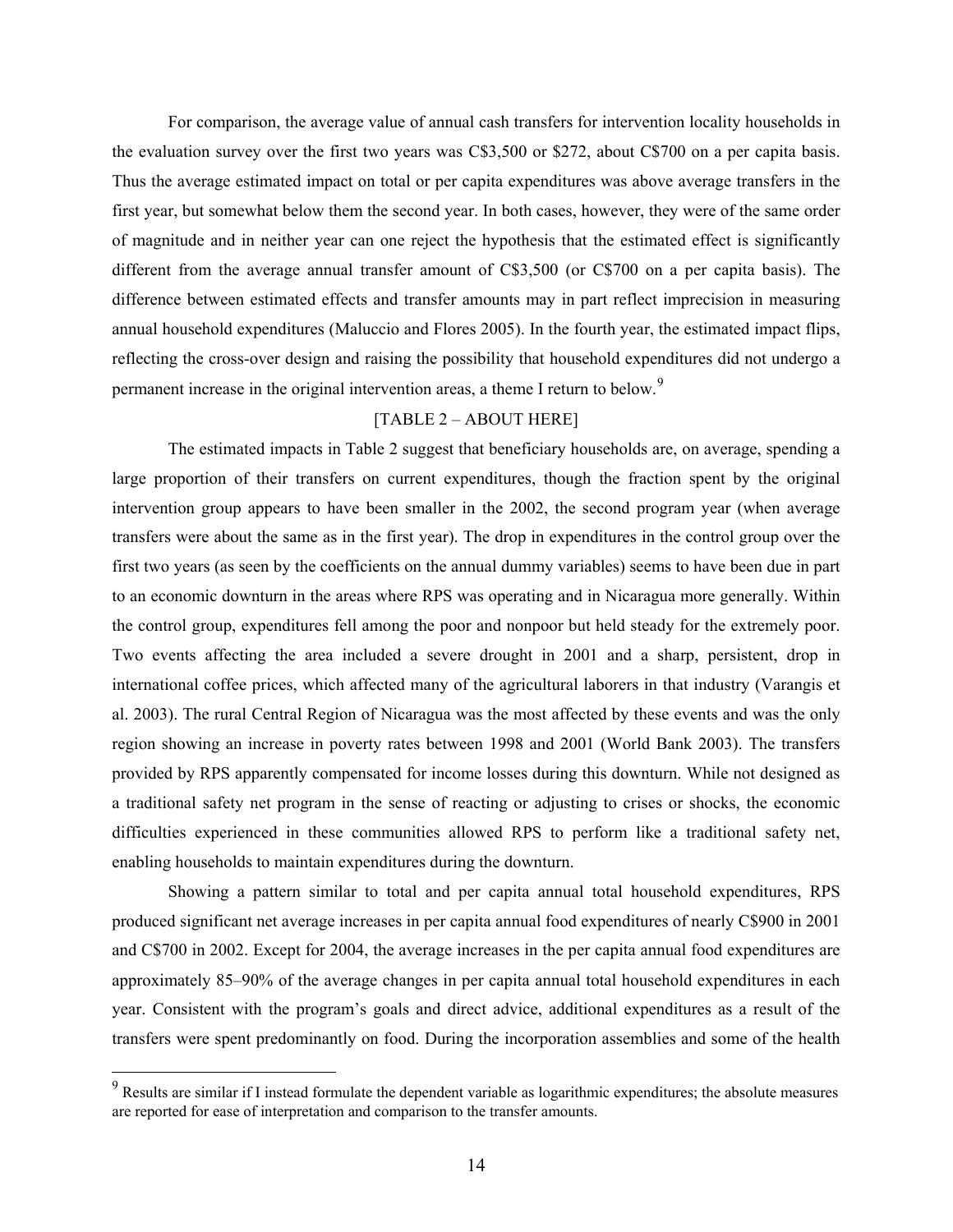<span id="page-16-0"></span>education workshops, an informal "requirement" that the income supplements are primarily intended for food purchases is emphasized. In addition, Adato and Roopnaraine (2004) present evidence that some *promotoras* take this aspect of the program very seriously, asking to see receipts after transfers have been made (though it is not possible to gauge how widespread this practice is). Whatever the mechanism, RPS was very important in preventing the deterioration of the food security situation in the intervention group, offsetting the decline seen in the control group in the first two years. This tendency to spend more on food is further strengthened by the relatively small (75%) fraction of the impact spent on food in 2004, which could be due to continued higher food expenditures in the original intervention group after their transfers ceased. Though I do not directly test this hypothesis, these results point to a likely increase in calories consumed (at the household level), as seen in PROGRESA (Hoddinott and Skoufias 2005).

The majority of the additional expenditures induced by RPS were spent on food. A second key component of the program, however, is education. In 2002, the estimated average effect of RPS on educational expenditures was C\$332 (\$25), slightly larger than the per student value of the educational supplies transfer in Phase I (C\$275 or \$21).

#### *4.2 Household consumer durables and productive assets*

 $\overline{a}$ 

To this point, the evidence indicates that households are following the recommendations of the program, i.e., they are spending most of their income from the program on current (food and education) expenditures.<sup>[10](#page-16-0)</sup> Expenditures increased substantially with the program, and possibly more than the amount of transfers given (at least in the first year). This is suggestive that investments were being made with the funds yielding positive returns. I next look for evidence that transfers are being invested (I do not observe savings), or productive activities within the household are changing. The questionnaire asked about other forms of expenditures related to investments at the household level, such as on durable goods and certain investments in agricultural or industrial machinery and equipment.

First, I explore ownership of consumer durables, many of which might make individuals more productive in the household, allowing more time for other productive activities or leisure, or even be used in productive activities themselves. The list asked about in the questionnaire includes radios, tape recorder, televisions, video, refrigerator, stove, iron, grinder (for maize), fan, toaster, mixer, microwave, air conditioner, sewing machine, typewriter, computer, car, boat, bicycle, or motorcycle. Ownership of all of these items was extremely rare in the sample before the program––less than 2 percent––with the exception of radio, television, grinder, tape recorders, and bicycles. Results examining the ownership of these items, in addition to increases over time for both treatment and control groups, shows mixed evidence that the program led to increased ownership of these single items, though there were three (out

<sup>&</sup>lt;sup>10</sup> Information on savings is not available so it is not possible to assess whether there was increased savings. Given the evidence on expenditures relative to the transfer size, however, any such increase was likely to be small.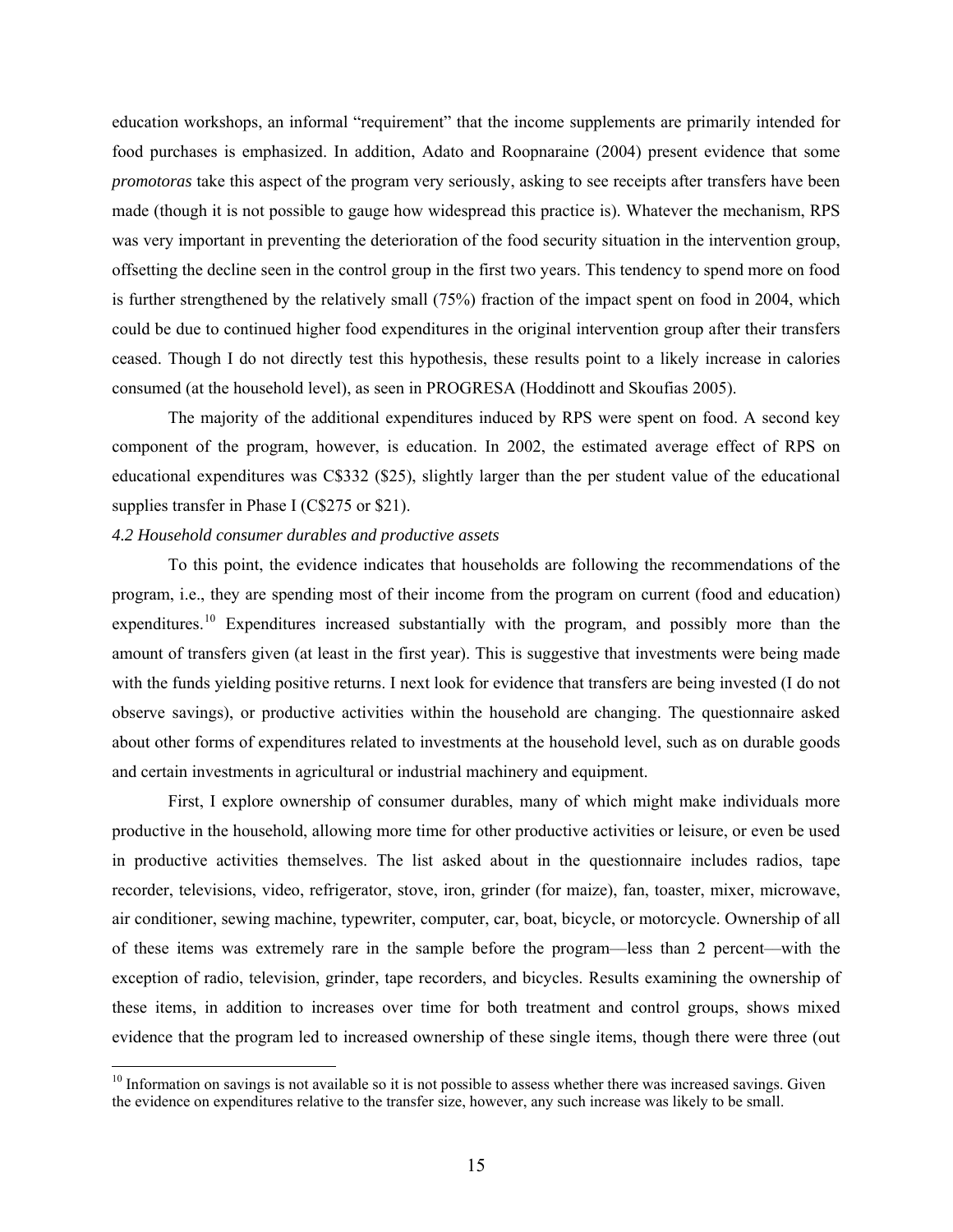of seven) small but significant increases in 2002 (Appendix Table 2). The story is similar when I consider either the total (i.e., the sum of the) number of items reported or the total value of the items owned, as shown in Table 2. There is some slight evidence that the value of consumer durables increased in the 2004 as a result of the program, though by less than 200 córdobas, in the year after transfers stopped for the original intervention group. This is consistent with their having invested in those things during the program years.

A similar pattern of limited evidence of increased investment emerges from an analysis of an array of productive goods associated with agricultural activities. Questions about these assets were not asked in the first two rounds of the survey so the effect of the program must be estimated using single difference techniques. Due to the randomized design, the first difference between outcomes across intervention and control groups is a valid estimate of the program impact in 2002 and 2004, though again for the latter this represents the effect of the cross-over design. While it is not possible to compare directly the initial levels of these characteristics before the program, there is no obvious reason to think that the similarity between intervention and control groups described above does not extend to these measures as well. Table 3A presents the results for program effects on agricultural investment (and Appendix Table 3 the results for individual items).

The first two columns show estimates of the effect on the number of productive agricultural items owned (from a list including animal implements such as plows, water pump, sprayer, tools, carts, and other, all shown separately in Appendix Table 3) and the value of those items. There is slight evidence of a positive effect of the program on the number of items in 2002. Stronger evidence (significant at the 10% level) is seen in the third and fourth columns where I consider an alternative approach that examines expenditures on agricultural or industrial equipment taken directly from the expenditure module for expenditures made in the previous 12 months (as opposed to the total current asset measures and their valuation).

#### [TABLE 3 – ABOUT HERE]

A potentially easier avenue for expanding agricultural production than acquiring or cultivating new lands is to expand animal activities. There is little evidence, however, that the program affected investment in animal husbandry, as shown in Table 3B. In addition to the indicators considered in the table, estimates on the effect of the program on 1) whether a household had a certain type of animal; 2) the number of animals of each type; and 3) the value of animals of each type yield no systematic pattern of investment in any of the animal types.

The final asset considered is land ownership. It is possible to examine whether households were more likely to be cultivating land, to own any land, or, on the intensive margin, whether they owned more land (these questions were asked in 2004 only). Given that these latter measures represent longer-term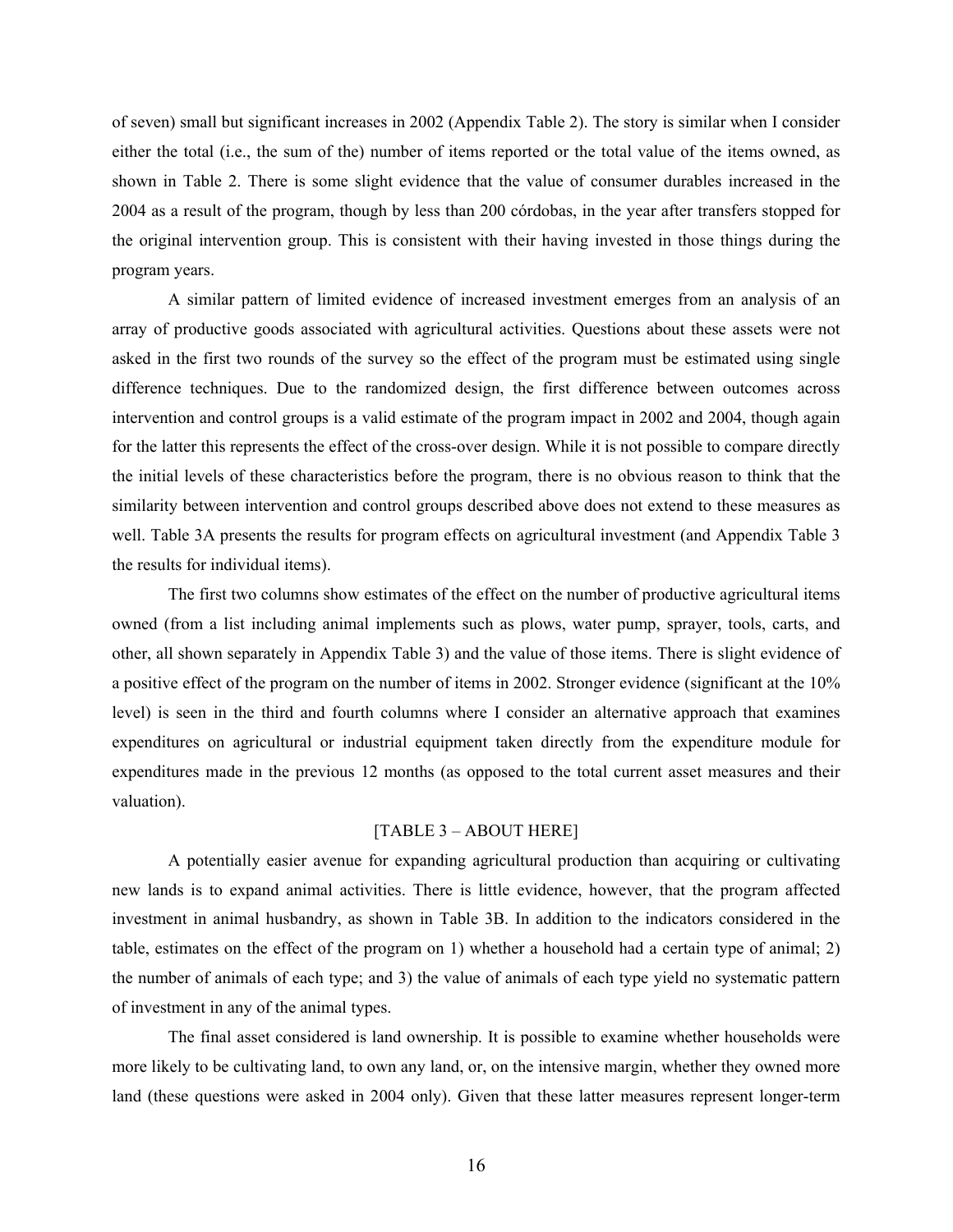<span id="page-18-0"></span>investments, even in 2004 one would expect that the estimated program effect yields a good estimate of the effect of the program and is not subject to the immediate shift in behavior that was seen with the effect of the program on general household expenditures, for example. This exploration, however, yields no evidence of a program effect on these outcomes (results not shown).

#### *4.3 Household productive activities and labor allocation*

 $\overline{a}$ 

The final dimension along which I consider changes in productive activities is the running of small businesses or economic activities and labor supply and allocation of adults in the household. For these measures it is again possible to carry out double-difference estimation since information was collected in all years. Table 4 presents the home business activities and Table 5 labor supply and allocation. Approximately 10 percent of the population report working in some sort of economic activity related to producing and selling goods (apart from agriculture), reselling or retailing goods, or selling specialized services (such as repairmen). For 2001 and 2002, the estimated program effect on these home business activities was negative, though small. In 2004, there was no effect on them. Rather than spurring these sorts of initiatives, the program was a disincentive to work in these areas. It is plausible that this is because they are marginal activities with low returns.

#### [TABLE 4 – ABOUT HERE]

Turning to labor supply and allocation at the household level, there are a number of clear patterns. First, in 2001 and 2002 the program had a negative effect on hours of labor supplied at the household, adult, male, and female levels, with the disincentive highest for males who carry out the vast majority of the reported labor.<sup>[11](#page-18-0),[12](#page-18-0)</sup> Nearly all of these hours were in agriculture, in other words the estimated effects on hours worked in agriculture at the household level were the same as those shown for total hours worked in Table 5. The reduction in hours for these beneficiaries, however, was about evenly offset by an increase in reported hours worked in those years, arguably a response to the economic crisis mentioned earlier. So while there was a disincentive to labor, it is not that there was a reduction in labor supply after the onset of the program, overall labor supply remained about the same. Transfers for those starting in the program in 2004 were lower than in 2002, so that any disincentive for labor supply was likely to be smaller. No significant effects were seen for 2004, however, as both original intervention and the former control groups had equally increased labor hours relative to 2000.

[TABLE 5 – ABOUT HERE]

 $11$  These estimates are household random effects models without controls, to allow interpretation of the constant term as the average number of hours worked. The estimated program effects are little changed if instead the household controls are included.

 $12$  Part of this effect may be operating through changes in household composition (Winters et al. 2006). The results are similar if measured on a per capita labor supply basis, however.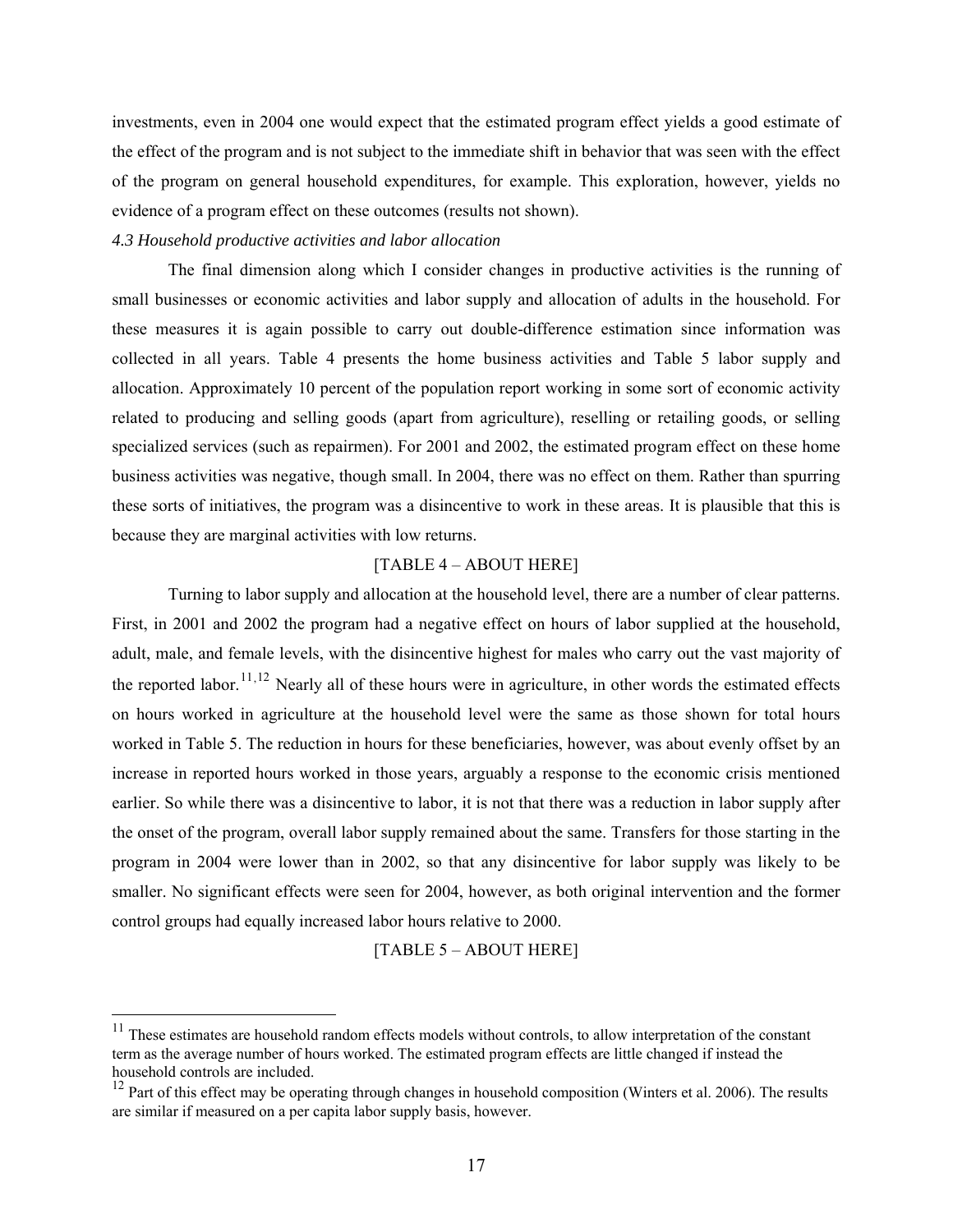As a crude indicator of how labor is being allocated, I consider last the fraction of hours devoted to agricultural labor at the household level to explore whether households are changing their productive activities. As the results in the final column show, this does not appear to be the case. Thus neither increased labor supply (on the part of the beneficiary households) nor changing labor composition appears to explain the large increases in expenditures with the program.

#### **5. CONCLUSIONS**

This paper has presented a set of findings from the quantitative evaluation of a randomized communitybased intervention, RPS, as they relate to expenditures, productive activities, and labor supply. Where possible, I err on the side of assessing what are the short-term effects of the program in conservative manners, for example, by presenting intent-to-treat estimates. The estimates presented represent the effect of the program as a whole, in particular combining supply- and demand-side components. They also only represent the short-term effects of the program (after one, two, or four years), though some of the outcomes examined are themselves long-run indicators, such as investment in productive goods and land.

A crucial question that previous research has not addressed is whether the effects of RPS will persist after the program exits, and whether there are longer-term effects that have not been captured in what is necessarily only a short-term assessment. In late 2003, RPS delivered the final demand-side transfers in the original intervention areas, though it continued offering health-care services and teacher transfers until the end of 2005. At the same time (mid 2003), the original control group became beneficiaries of the program. Continued survey work in 2004 begins to provide some of the information necessary to examine the effects of that transition, and begin to understand better the sustainability of the large changes achieved by RPS.

Program impacts in the early years when transfers were being given clearly are reflected in increased expenditures and the lion's share of this is on food expenditures. Those increases disappear, however, when the transfers cease. With those findings, I turned to an assessment of the program on investment of various types and of labor allocation. There is some limited evidence that the program led to an increase in ownership of consumer durables or agricultural investment goods. Nor did it lead to dramatically increased entrepreneurial activities or labor supply in general. In fact, labor supply, while similar to pre-program levels, was negatively affected relative to the control group, where labor supply increased in the first two years of program operations.

These findings do not imply that the program has no long term effects––it almost certainly does in terms of investment in child health and education which should continue to lead to benefits for many years to come. In contrast to Mexico, however, where there seems to be a great deal of investment and returns from that (Gertler, Martinez, Rubio-Codina 2006), there is only weak, albeit positive, evidence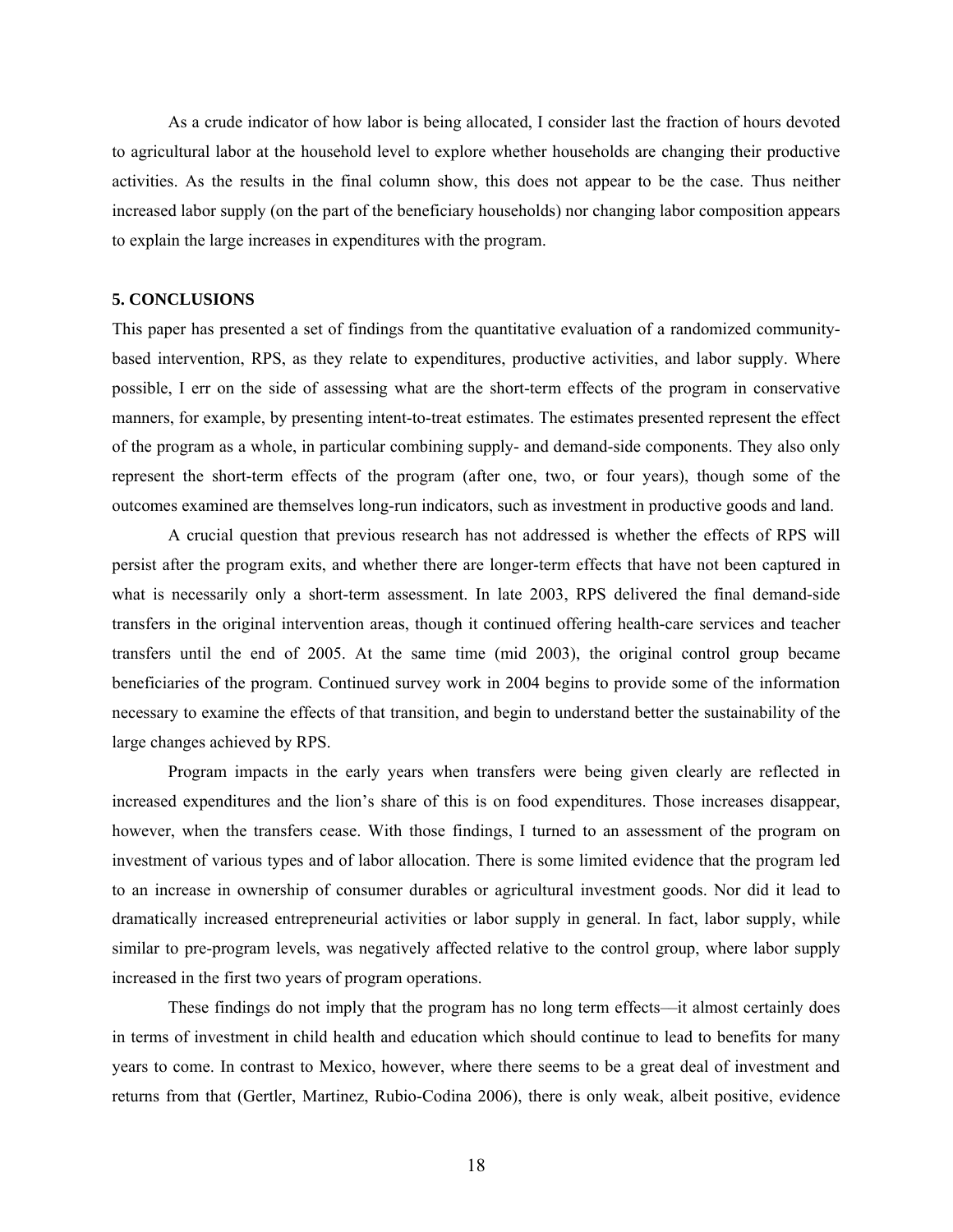that RPS is leading to improved investment activities in the rural areas in which it operates, possibly due to limited opportunities.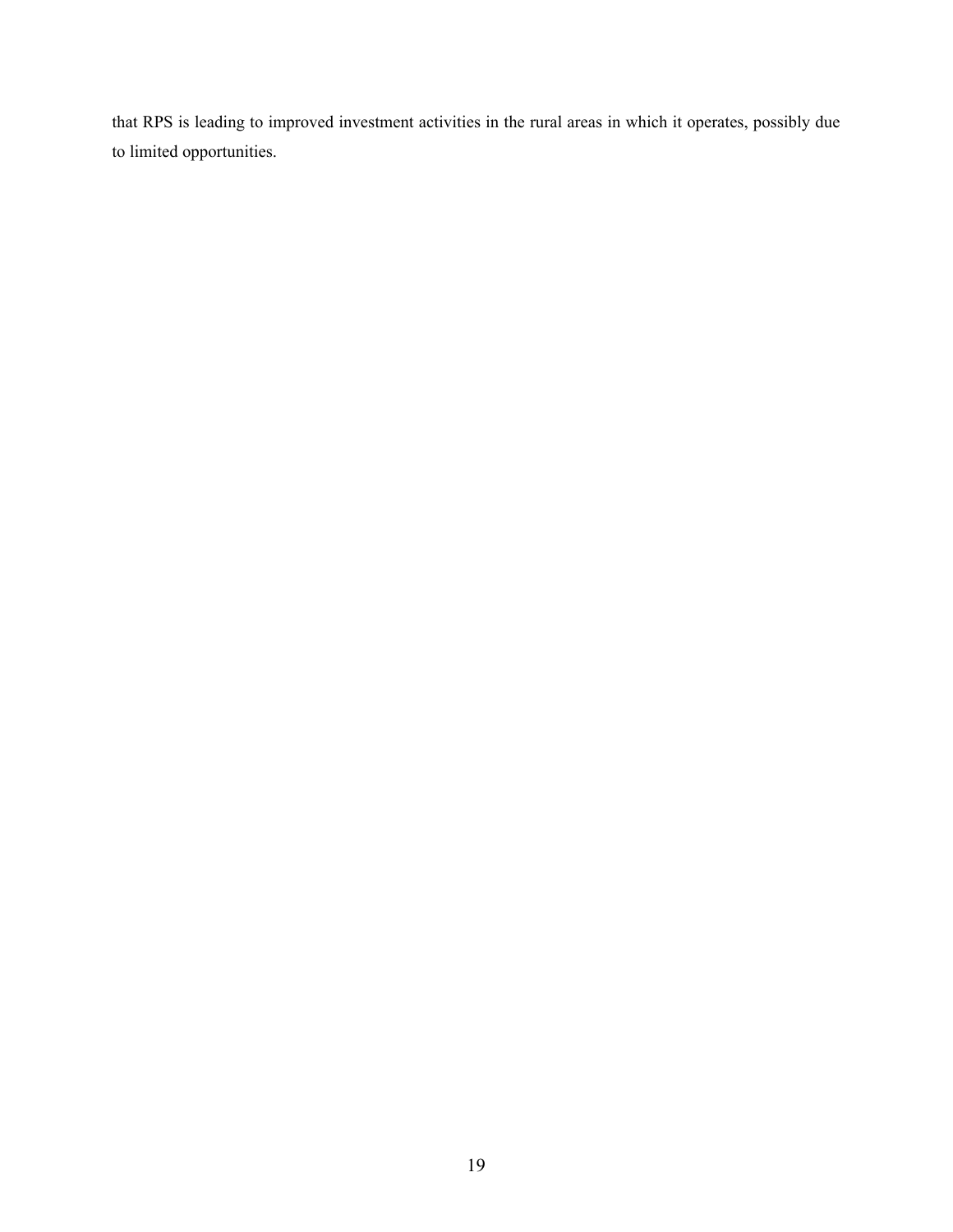#### **6. REFERENCES**

- Adato, M. and T. Roopnaraine. 2004. A social analysis of the Red de Protección Social. Report submitted to the Red de Protección Social. International Food Policy Research Institute. Washington D.C. Photocopy.
- Alderman, H., J.R. Behrman, H-P. Kohler, J.A. Maluccio, and S. Cotts Watkins. 2001. Attrition in longitudinal household survey data: Some tests for three developing country samples. *Demographic Research* 5(4): 77–124.
- Behrman, J. and P. Todd. 1999. Randomness in the experimental samples of PROGRESA (education, health, and nutrition program). Report to PROGRESA. International Food Policy Research Institute, Washington D.C.
- Burtless, G. 1995. The case for randomized field trials in economic and policy research. *Journal of Economic Perspectives* 9(2): 63–84.
- de Janvry, A., F. Finan, E. Sadoulet, and R. Vakis. 2004. Can conditional cash transfers serve as safety nets to keep children at school and out of the labor market? University of California at Berkeley. Photocopy.
- Deaton A. and S. Zaidi. 2002. Guidelines for constructing consumption aggregates for welfare analysis. LSMS Working Paper Number 135, The World Bank, Washington, D.C.
- Gertler, P., S. Martinez, and M. Rubio-Codina. 2006. Investing Cash Transfers to Raise Long Term Living Standards, University of California-Berkeley, Photocopy.
- Grosh, M. and P. Glewwe (editors). 2000. *Designing household survey questionnaires for developing countries: Lessons from 15 years of the Living Standards Measurement Study.* Washington DC: The World Bank.
- Handa, S. and B. Davis. 2006. The experience of conditional cash transfers in Latin America and the Caribbean. *Development Policy Review* 24(5): 513–36.
- Handa, S. and J.A. Maluccio. 2007. Matching the Gold Standard: Evidence from a social experiment in Nicaragua, Photocopy, Middlebury College, Middlebury VT.
- Heckman, J., R. Lalonde, and J. Smith. 1999. "The economics and econometrics of active labor market programs," in O. Ashenfelter and D. Card (Eds.) Handbook of Labor Economics, North Holland: Amsterdam. Pages 1865–2089.
- Heckman, J. and J.A. Smith. 1995. Assessing the case for social experiments. *Journal of Economic Perspectives* 9(2): 85–110.
- Hoddinott, J. and E. Skoufias. 2005. The Impact of PROGRESA on Food Consumption. *Economic Development and Cultural Change* 53(1): 37–61.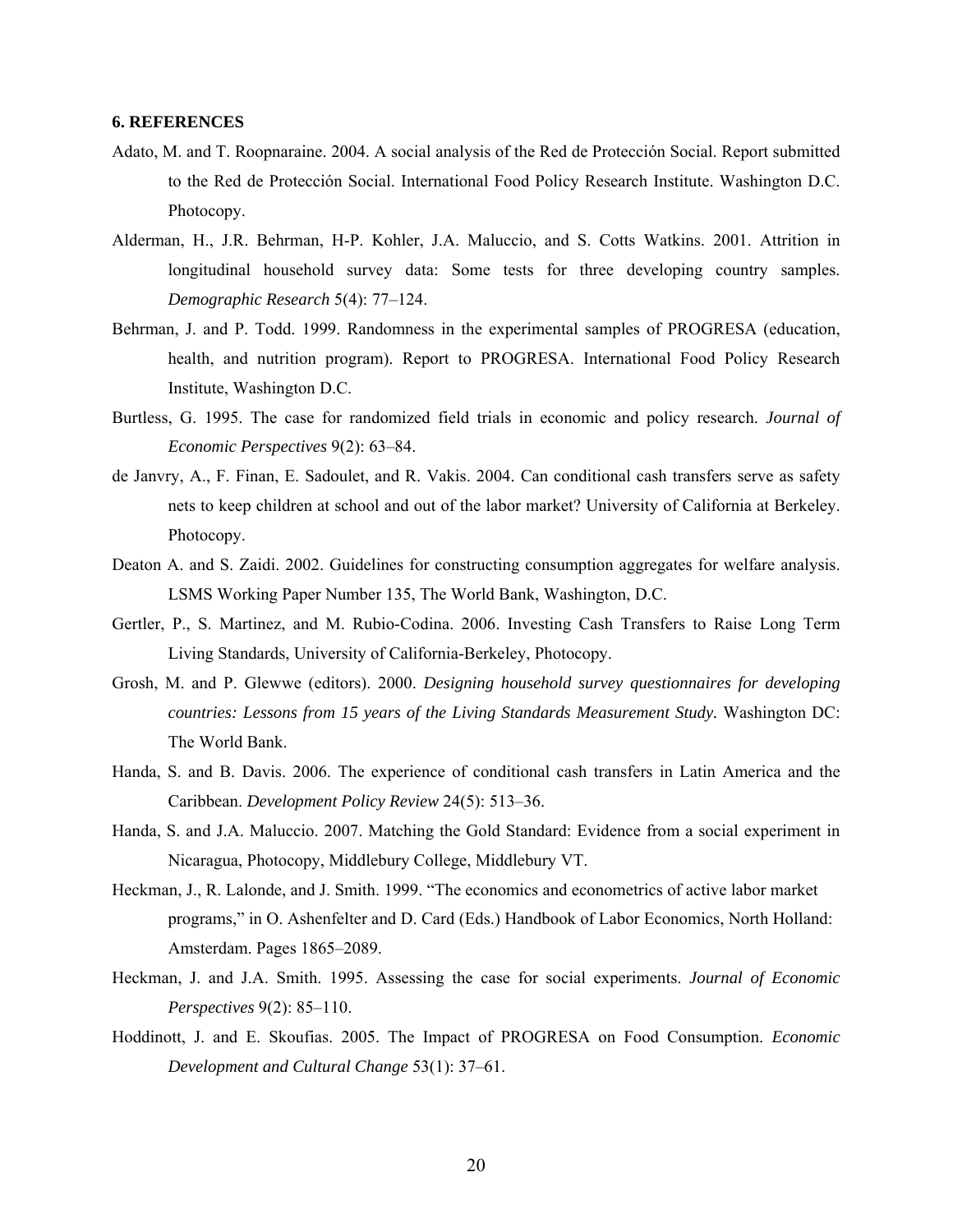- Maluccio, J.A. 2005. Household targeting in practice: The Nicaraguan *Red de Protección Social*. International Food Policy Research Institute, Washington D.C. Photocopy.
- Maluccio, J.A. and R. Flores. 2005. Impact evaluation of the pilot phase of the Nicaraguan *Red de Protección Social*, Research Report No. 141, IFPRI, Washington D.C.
- Ravallion, M. 2001. The mystery of the vanishing benefits: An introduction to impact evaluation. *The World Bank Economic Review* 15 (1): 115–40.
- Ravallion, M. 2007. "Evaluating Anti-Poverty Programs," in *Handbook of Development Economics, Volume 4*, (eds.) R.E. Evenson and T.P. Schultz, North-Holland, Amsterdam.
- Rawlings, L.B. and G.M. Rubio. 2005. Evaluating the impact of conditional cash transfer programs. *The World Bank Research Observer*, 20(1): 29–55.
- Skoufias, E. 2005. PROGRESA and its impacts on the human capital and welfare of households in rural Mexico: A synthesis of the results of an evaluation by IFPRI. Research Report Number 139. Washington DC: International Food Policy Research Institute.
- StataCorp. 2005. *Stata statistical software: Release 9.0*. College Station, Texas: Stata Corporation.
- Thomas, D., E. Frankenberg, J. Friedman, J-P Habicht, M. Hakimi, N. Jones, G Pelto, B. Sikoki, T. Seeman, J.P. Smith, C. Sumantri, W. Suriastini, and S. Wilopo. 2003. Iron deficiency and wellbeing of older adults: Early results from a randomized nutrition intervention. University of California at Los Angeles. Photocopy.
- Thomas, D., E. Frankenberg, and J.P. Smith. 2001. Lost but not forgotten: Attrition and follow-up in the Indonesia Family Life Survey. *Journal of Human Resources*, 36(3): 556–92.
- Winters, P., G. Stecklov, and J. Todd. 2006. The impact of conditional cash transfers on household composition, fertility, and migration in Central America. American University. Photocopy.
- Varangis, P., P. Siegel, D. Giovannucci, and B. Lewin. 2003. Dealing with the coffee crisis in Central America: Impacts and strategies. Policy Research Working Paper No. 2993. The World Bank: Washington DC.
- World Bank. 1997. *World development report 1997: The state in a changing world.* Washington DC: The World Bank.
- World Bank. 2001. Nicaragua poverty assessment: Challenges and opportunities for poverty reduction, Report No. 20488-NI. Washington DC: The World Bank.
- World Bank. 2003. Nicaragua poverty assessment: Raising welfare and reducing vulnerability, Report No. 26128-NI. Washington DC: The World Bank.
- World Bank. 2004. World Bank Indicators, Washington DC: The World Bank.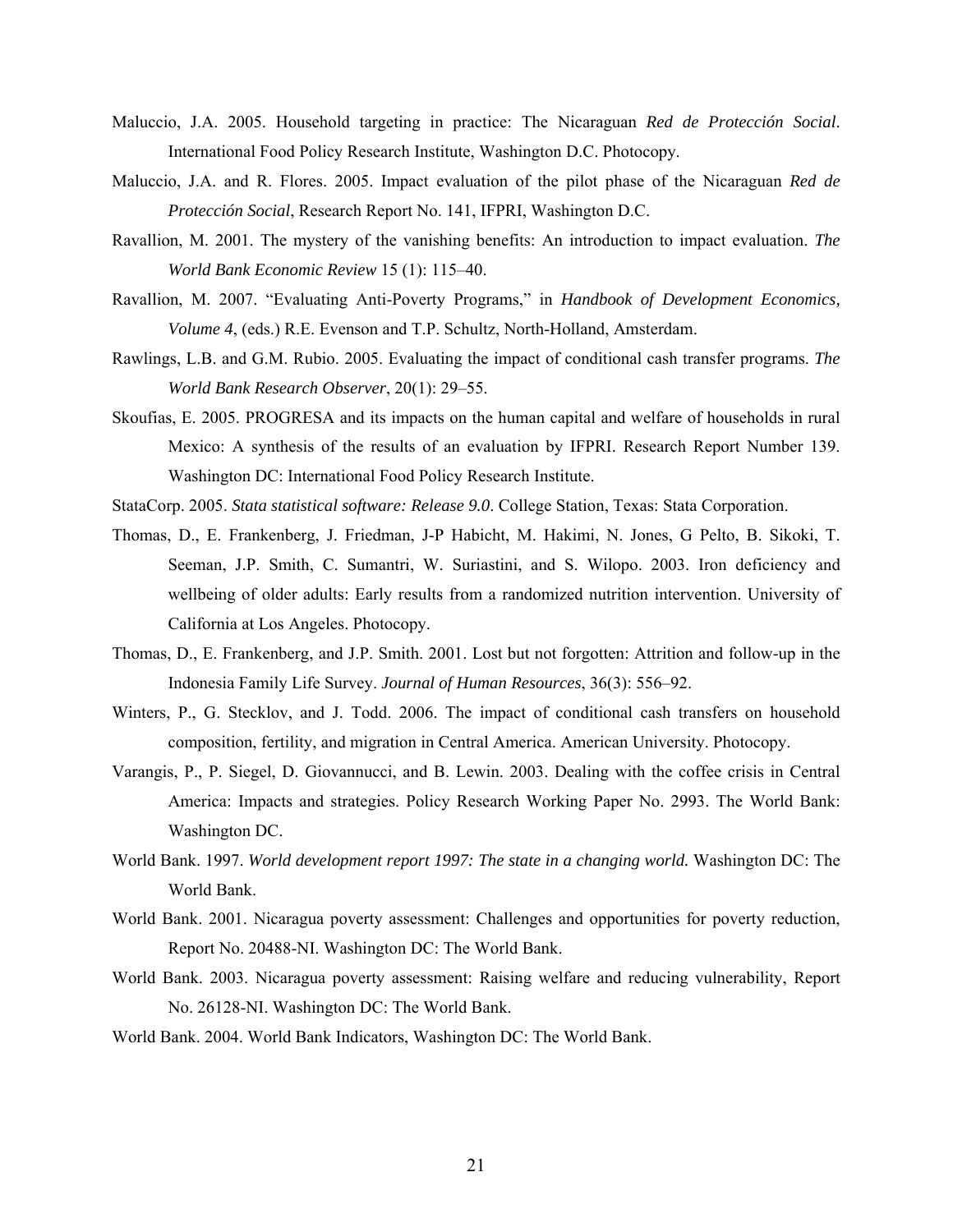| Indicator                                 | Intervention | Control   | Difference<br>(Intervention) | Total      |
|-------------------------------------------|--------------|-----------|------------------------------|------------|
|                                           | $(n=706)$    | $(n=653)$ | $-$ Control)                 | $(n=1359)$ |
| Household size                            | 5.93         | 6.12      | $-0.19*$                     | 6.02       |
|                                           | (2.95)       | (2.78)    | [0.10]                       | (2.87)     |
| Number of children $\leq$ 5 years old     | 1.09         | 1.19      | $-0.10**$                    | 1.13       |
|                                           | (1.10)       | (1.06)    | [0.04]                       | (1.08)     |
| Number of children $\leq$ 3 years old     | 0.71         | 0.77      | $-0.06$                      | 0.74       |
|                                           | (0.85)       | (0.82)    | [0.13]                       | (0.84)     |
| Percent of female-headed households       | 13.2         | 15.3      | $-2.1$<br>[0.26]             | 14.2       |
| Age of household head                     | 44.6         | 43.9      | 0.7                          | 44.3       |
|                                           | (16.1)       | (15.3)    | [0.57]                       | (15.7)     |
| Years of education of household head      | 1.69         | 1.60      | 0.09                         | 1.65       |
|                                           | (2.17)       | (2.22)    | [0.41]                       | (2.20)     |
| Average years of education of adults      | 2.21         | 2.23      | $-0.02$                      | 2.22       |
|                                           | (1.87)       | (1.85)    | [0.58]                       | (1.86)     |
| Percentage of children between 7 and 13   | 68.1         | 68.5      | $-0.04$                      | 68.2       |
| years of age who matriculated             | 26.6         | 21.8      | [0.66]<br>4.8                | 24.3       |
| Time it takes to walk to school (minutes) | (34.1)       | (24.2)    | [0.13]                       | (29.8)     |
|                                           | 1.50         | 1.53      | $-0.03$                      | 1.51       |
| Number of rooms in the home               | (0.78)       | (0.84)    | [0.69]                       | (0.81)     |
|                                           | 0.23         | 0.23      | 0.00                         | 0.23       |
| Number of durable goods <sup>a</sup>      | (0.47)       | (0.47)    | [0.86]                       | (0.47)     |
|                                           | 1.41         | 1.49      | $-0.08$                      | 1.45       |
| Size of land owned (hectares)             | (1.47)       | (1.88)    | [0.69]                       | (1.68)     |
|                                           |              |           | 0.3                          |            |
| Percent working as agricultural producer  | 83.1         | 82.8      | $[0.88]$                     | 83.0       |
| Percent working in coffee                 | 9.9          | 8.6       | 1.3                          | 9.3        |
|                                           |              |           | [0.40]                       |            |
| Percent using credit                      | 15.3         | 16.4      | $-1.1$<br>$[0.58]$           | 15.8       |
|                                           |              |           |                              |            |
| Expenditure class in baseline             |              |           |                              |            |
| Extreme poor                              | 33.9         | 41.3      | $-7.5***$<br>[<0.01]         | 37.5       |
| Poor                                      | 75.6         | 79.5      | $-3.9*$<br>[0.09]            | 77.5       |
| Nonpoor                                   | 24.4         | 20.5      | $-3.9*$<br>[0.09]            | 22.5       |

**Table 1**–**Comparison of intervention and control households at baseline 2000** 

a. Includes radio/tape recorder, stove, air conditioner, and fan.

Source: Nicaraguan RPS evaluation data.

Notes: Standard deviation in parentheses and P-values in brackets for test of equality of populations across groups using two-tailed proportion test for proportions and non-parametric Kruskal-Wallis test for all others (StataCorp 2005). Analysis based on 706 observations in the intervention group and 653 observations in the control group in each year. \*\*\* indicates significance at the 1 percent level, \*\* at the 5 percent level, and \* at the 10 percent level.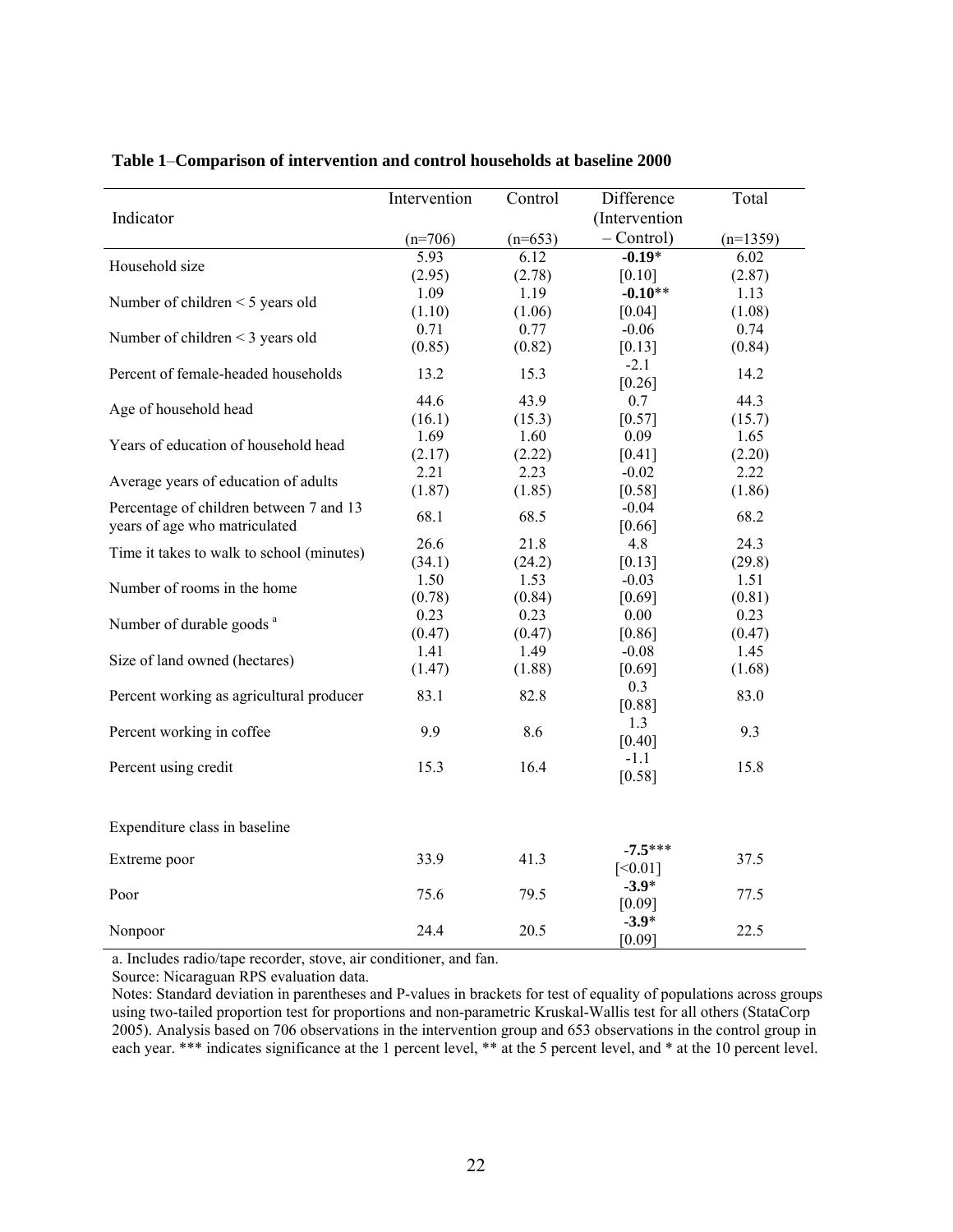|                                | Household<br>total<br>expenditures | Per capita<br>total<br>expenditures | Per capita<br>food<br>expenditures | Education<br>expenditures     | Number of<br>consumer<br>durables | Value of<br>consumer<br>durables     |
|--------------------------------|------------------------------------|-------------------------------------|------------------------------------|-------------------------------|-----------------------------------|--------------------------------------|
|                                | Households                         | Households                          | Households                         |                               | Households                        | Households                           |
| Year 2001                      | $-2794.6$ ***<br>(6.23)            | $-590.3$ ***<br>(5.55)              | $-492.2$ ***<br>(6.32)             | $172.7$ ***<br>(4.34)         | 0.1039<br>(2.49)                  | ***<br>86.14<br>(1.13)               |
| Year 2002                      | $-2261.8$ ***<br>(5.01)            | $-430.0$ ***                        | $-419.2$ ***                       | $214.0$ ***                   | 0.1357                            | ***<br>43.15                         |
| Year 2004                      | 7635.2 ***<br>(16.7)               | (4.02)<br>1805.4 ***<br>(16.7)      | (5.35)<br>1097.5 ***<br>(13.8)     | (5.34)<br>576.7 ***<br>(14.2) | (3.23)<br>0.4305<br>(10.1)        | (0.55)<br>***<br>198.88 **<br>(2.55) |
| Year $2001 \times RPS$<br>area | 4359.8 ***<br>(7.85)               | 1032.5 ***<br>(7.82)                | 889.1 ***<br>(9.34)                | $156.0$ ***<br>(3.10)         | $-0.0036$<br>(0.07)               | $-152.02$<br>(1.64)                  |
| Year $2002 \times RPS$<br>area | 2981.4 ***<br>(5.27)               | 788.4 ***<br>(5.87)                 | $713.7$ ***<br>(7.37)              | 332.3 ***<br>(6.49)           | 0.0596<br>(1.10)                  | $-81.30$<br>(0.88)                   |
| Year $2004 \times RPS$<br>area | $-3732.7$ ***<br>(6.49)            | $-749.8$ ***<br>(5.49)              | $-550.9$ ***<br>(5.59)             | $-189.2$ ***<br>(3.64)        | 0.0339<br>(0.62)                  | 178.09 *<br>(1.89)                   |
| Household random effects       | Yes                                | Yes                                 | Yes                                | Yes                           | Yes                               | Yes                                  |
| Household controls             | Yes                                | Yes                                 | Yes                                | Yes                           | Yes                               |                                      |
| Number of observations         | 5777                               | 5777                                | 5777                               | 5777                          | 5777                              | 5777                                 |

#### **Table 2***–***The effect of Nicaraguan RPS on expenditures and consumer durables, 2000–2004**

Household random effects (double-difference) models estimated on unbalanced sample with the following controls: a constant; the number of persons in different demographic categories (children 4 and under, children 5 to 10, boys 11 to 14, girls 11 to 14, boys 15 to 19, girls 15 to 19, men 20 to 34, women 20 to 34, men 35 to 60, women 35 to 60, and men above 60, with the left out category being women above 60), education of the head of household (and its square), whether the household head was female, age of the household head (and its square), predicted per capita expenditures (and its square and cube) described in Maluccio (2005).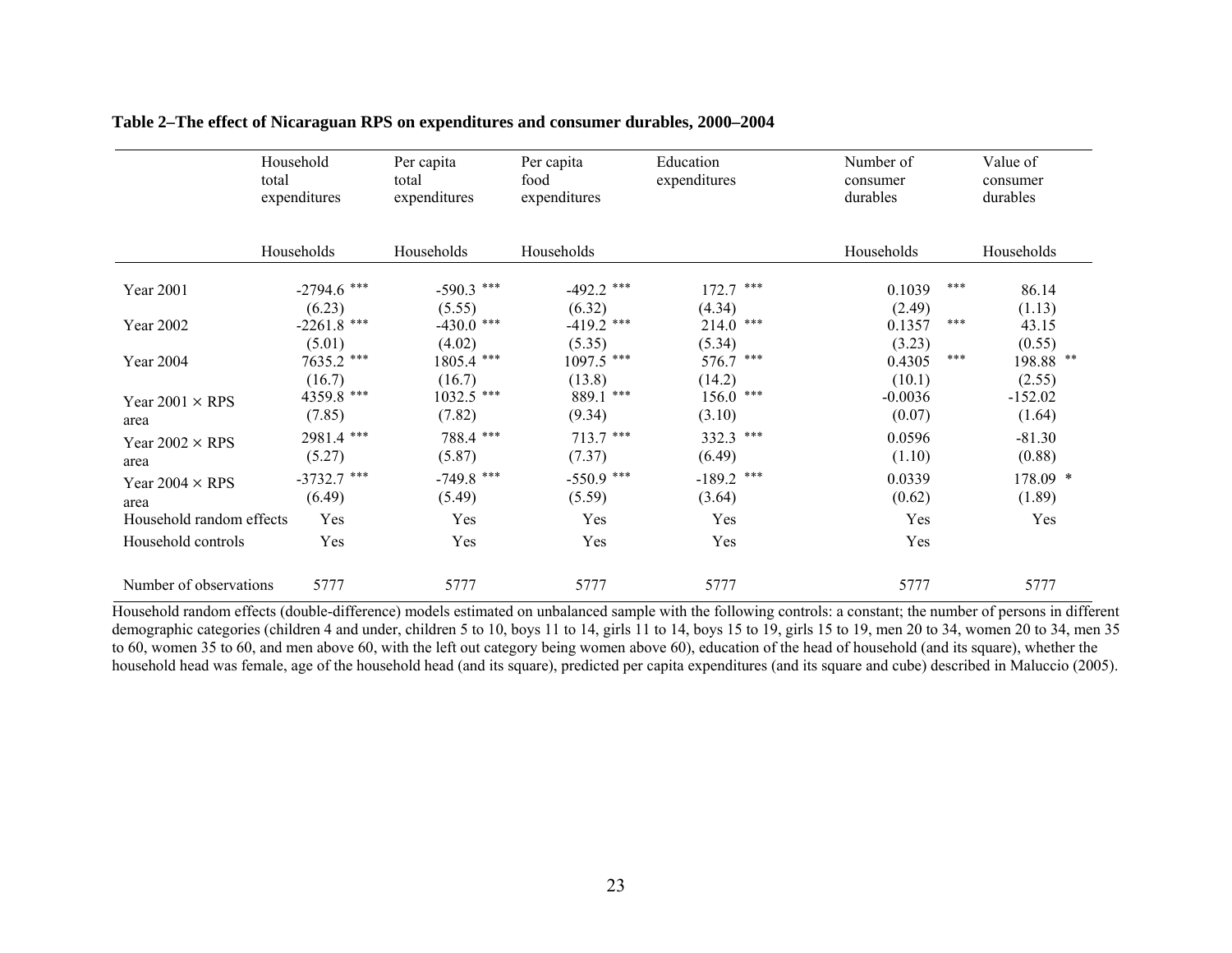|  |  | Table 3A-The effect of Nicaraguan RPS on agricultural and other investments, 2002 and 2004 |  |  |  |  |
|--|--|--------------------------------------------------------------------------------------------|--|--|--|--|
|  |  |                                                                                            |  |  |  |  |

|                             | Number of<br>productive<br>agricultural<br>goods | Value of<br>productive<br>agricultural<br>goods | $(1)$ if<br>Expenditure<br>agricultural or<br>industrial<br>equipment or | $Ln Exp.$ on<br>agricultural<br>or industrial<br>equipment or<br>machinery |  |
|-----------------------------|--------------------------------------------------|-------------------------------------------------|--------------------------------------------------------------------------|----------------------------------------------------------------------------|--|
|                             | Households                                       | Households                                      | machinery                                                                |                                                                            |  |
| Year 2002 $(1st Diff)$      | $0.1022$ ***<br>(2.81)                           | $-23.79$<br>(0.37)                              | $0.0332$ ***<br>(3.29)                                                   | ***<br>0.1370<br>(3.09)                                                    |  |
| Year 2004 $(1st Diff)$<br>N | 0.0327<br>(0.88)<br>2743                         | 9.72<br>(0.15)<br>2743                          | $0.0354$ ***<br>(3.44)<br>2743                                           | $0.1489$ ***<br>(3.29)<br>2743                                             |  |

Household random effects (single-difference) models estimated on unbalanced sample with household controls (see Table 2).

**Table 3B***–***The effect of Nicaraguan RPS on animal ownership, 2002 and 2004** 

|                             | Number of<br>types of<br>animals<br>owned | Number of<br>draft animals | Value of<br>animals<br>owned |  |  |
|-----------------------------|-------------------------------------------|----------------------------|------------------------------|--|--|
| Year 2002 $(1st Diff)$      | $-0.0377$<br>(0.74)                       | 0.0459<br>(0.60)           | $-136.03$<br>(0.23)          |  |  |
| Year 2004 $(1st Diff)$<br>N | 0.0136<br>(0.26)<br>2743                  | 0.0728<br>(0.94)<br>2743   | $-155.12$<br>(0.26)<br>2743  |  |  |

Household random effects (single-difference) models estimated on unbalanced sample with household controls (see Table 2).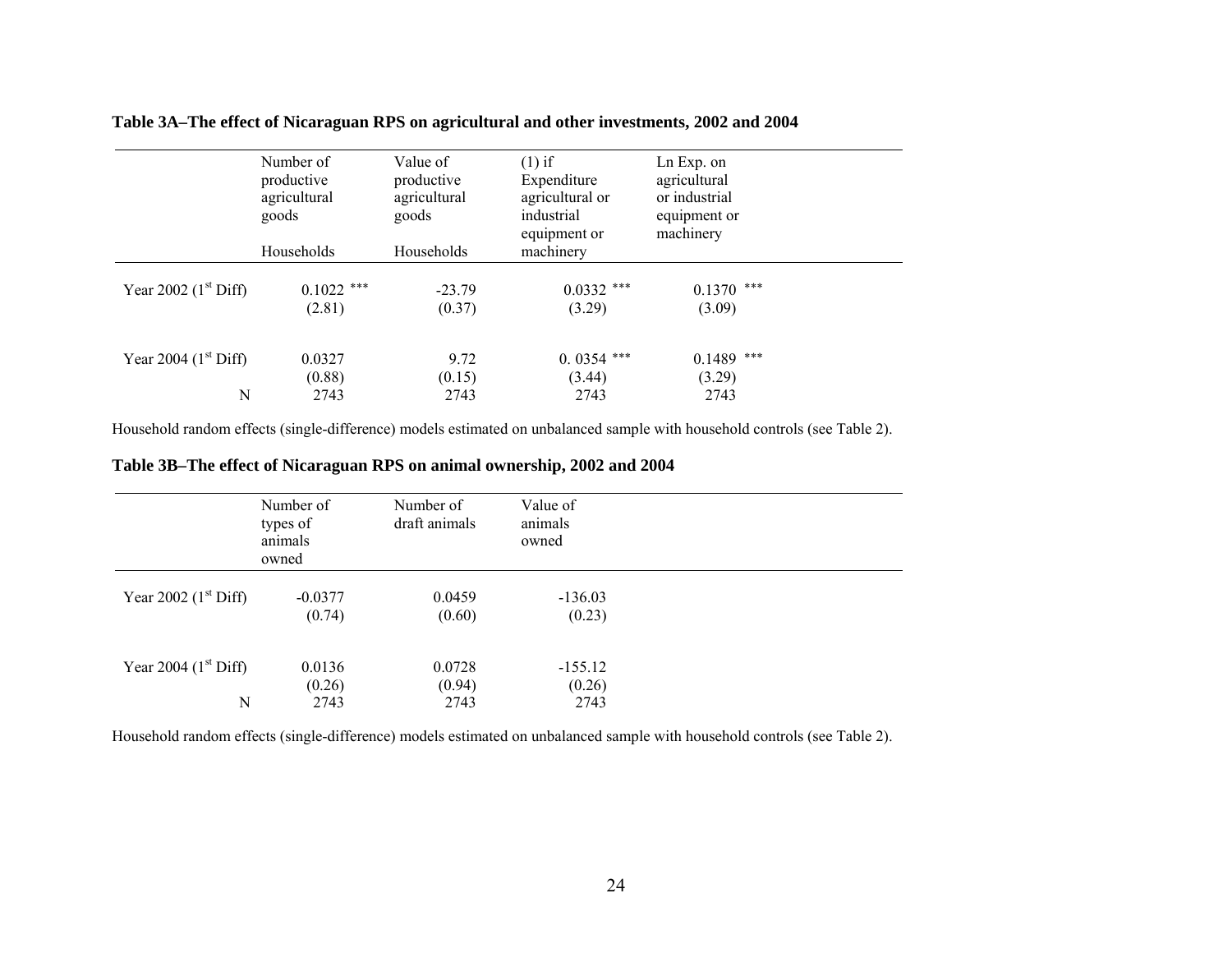|                           | Number of<br>people<br>working in<br>home<br>business | $(1)$ if home<br>production<br>for sale<br>(apart from<br>agriculture) | $(1)$ if<br>resell/retail<br>purchased<br>goods | $(1)$ if sell<br>services of<br>some sort<br>(not day<br>labor) | $(1)$ if home<br>production,<br>retail, or<br>services<br>(previous 3)<br>columns) |     |
|---------------------------|-------------------------------------------------------|------------------------------------------------------------------------|-------------------------------------------------|-----------------------------------------------------------------|------------------------------------------------------------------------------------|-----|
|                           | Households                                            | Households                                                             | Households                                      | Households                                                      | Households                                                                         |     |
| Year 2001                 | $-0.0195$ **<br>(2.12)                                | $-0.0073$<br>(0.85)                                                    | $0.0494$ ***<br>(4.48)                          | $-0.0035$<br>(1.05)                                             | 0.0445<br>(3.36)                                                                   | *** |
| Year 2002                 | $-0.0087$                                             | $0.0146*$                                                              | $-0.0238$ **                                    | 0.0009                                                          | $-0.0079$                                                                          |     |
|                           | (0.94)                                                | (1.69)                                                                 | (2.15)                                          | (0.26)                                                          | (0.60)                                                                             |     |
| Year 2004                 | 0.0001                                                | $-0.0062$                                                              | $-0.0361$ ***                                   | ***<br>0.0087                                                   | $-0.0263$                                                                          | **  |
|                           | (0.00)                                                | (0.71)                                                                 | (3.21)                                          | (2.55)                                                          | (1.95)                                                                             |     |
| Year $2001 \times RPS$    | $-0.0080$                                             | $-0.0028$                                                              | $-0.0844$ ***                                   | 0.0010                                                          | $-0.0807$                                                                          | *** |
| area                      | (0.75)                                                | (0.27)                                                                 | (6.35)                                          | (0.27)                                                          | (5.02)                                                                             |     |
| Year $2002 \times RPS$    | $-0.0043$                                             | $-0.0239$ **                                                           | $-0.0325$ **                                    | $-0.0032$                                                       | $-0.0488$                                                                          | *** |
| area                      | (0.40)                                                | (2.26)                                                                 | (2.40)                                          | (0.80)                                                          | (2.98)                                                                             |     |
|                           | $-0.0119$                                             | $0.0071$ ***                                                           | 0.0024                                          | $-0.0051$                                                       | 0.0026                                                                             |     |
| Year $2004 \times RPS$    | (1.07)                                                | (0.66)                                                                 | (0.17)                                          | (1.26)                                                          | (0.16)                                                                             |     |
| area                      |                                                       |                                                                        |                                                 |                                                                 |                                                                                    |     |
| Household random effects  | Yes                                                   | Yes                                                                    | Yes                                             | Yes                                                             | Yes                                                                                |     |
| Household controls        | Yes                                                   | Yes                                                                    | Yes                                             | Yes                                                             | Yes                                                                                |     |
|                           |                                                       |                                                                        |                                                 |                                                                 |                                                                                    |     |
| Number of<br>observations | 5777                                                  | 5777                                                                   | 5777                                            | 5777                                                            | 5777                                                                               |     |

## **Table 4***–***The effect of Nicaraguan RPS on home business activities, 2000–2004**

Household random effects (double-difference) models estimated on unbalanced sample with household controls (see Table 2).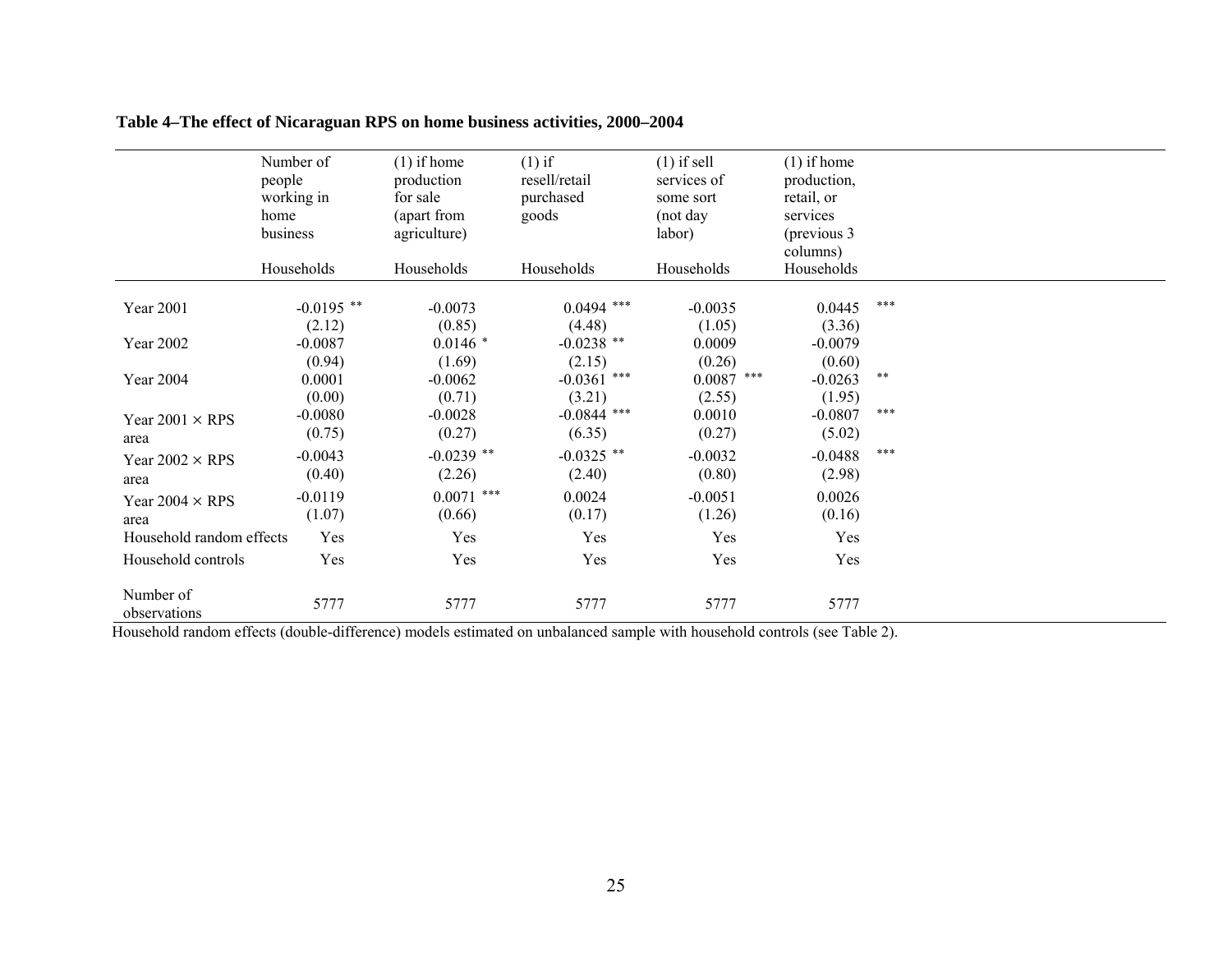|                                | Total hours<br>worked last<br>week<br>Households | Total adult<br>hours worked<br>last week<br>Households | Total adult<br>male hours<br>worked last<br>week<br>Households | Total adult<br>female hours<br>worked last<br>week<br>Households | Fraction of<br>labor<br>allocated to<br>agriculture<br>last week<br>Households |       |
|--------------------------------|--------------------------------------------------|--------------------------------------------------------|----------------------------------------------------------------|------------------------------------------------------------------|--------------------------------------------------------------------------------|-------|
| Year 2001                      | 3.5086 *<br>(1.82)                               | $4.5060**$<br>(2.46)                                   | $6.1505$ ***<br>(4.33)                                         | $-1.2700$<br>(1.18)                                              | 0.0169<br>(1.28)                                                               |       |
| Year 2002                      | 8.7941 ***                                       | 9.4897 ***                                             | $9.6842$ ***                                                   | 0.1243                                                           | 0.0283                                                                         | $***$ |
| Year 2004                      | (4.52)<br>$9.6016$ ***<br>(4.87)                 | (5.14)<br>10.7339 ***<br>(5.75)                        | (6.78)<br>$8.4721$ ***<br>(5.86)                               | (0.11)<br>$2.6523$ **<br>(2.41)                                  | (2.13)<br>$-0.1068$<br>(7.86)                                                  | ***   |
| Year $2001 \times RPS$<br>area | $-13.1645$ ***<br>(5.25)                         | $-10.9542$ ***<br>(4.60)                               | $-7.2302$ ***<br>(3.87)                                        | $-4.2404$ ***<br>(3.15)                                          | $-0.0051$<br>(0.30)                                                            |       |
| Year $2002 \times RPS$<br>area | $-14.1438$ ***<br>(5.55)                         | $-12.0000$ ***<br>(4.96)                               | $-8.0734$ ***<br>(4.25)                                        | $-4.4775$ ***<br>(3.27)                                          | 0.0071<br>(0.04)                                                               |       |
| Year $2004 \times RPS$<br>area | 3.9267<br>(1.52)                                 | 2.2804<br>(0.93)                                       | 0.9386<br>(0.49)                                               | 0.7382<br>(0.53)                                                 | $-0.0156$<br>(0.90)                                                            |       |
| Constant                       | 80.9532 ***<br>(56.40)                           | 76.2770 ***<br>(55.89)                                 | 62.6275 ***<br>(53.11)                                         | 13.6496 ***<br>(20.02)                                           | 0.8257<br>(95.11)                                                              | ***   |
| Household random effects       | Yes                                              |                                                        | Yes                                                            | Yes                                                              | Yes                                                                            |       |
| Number of<br>observations      | 5777                                             | 5777                                                   | 5777                                                           | 5777                                                             | 5777                                                                           |       |

## **Table 5***–***The effect of Nicaraguan RPS on labor supply and labor allocation, 2000–2004**

Household random effects (double-difference) models estimated on unbalanced sample without household controls (see Table 2).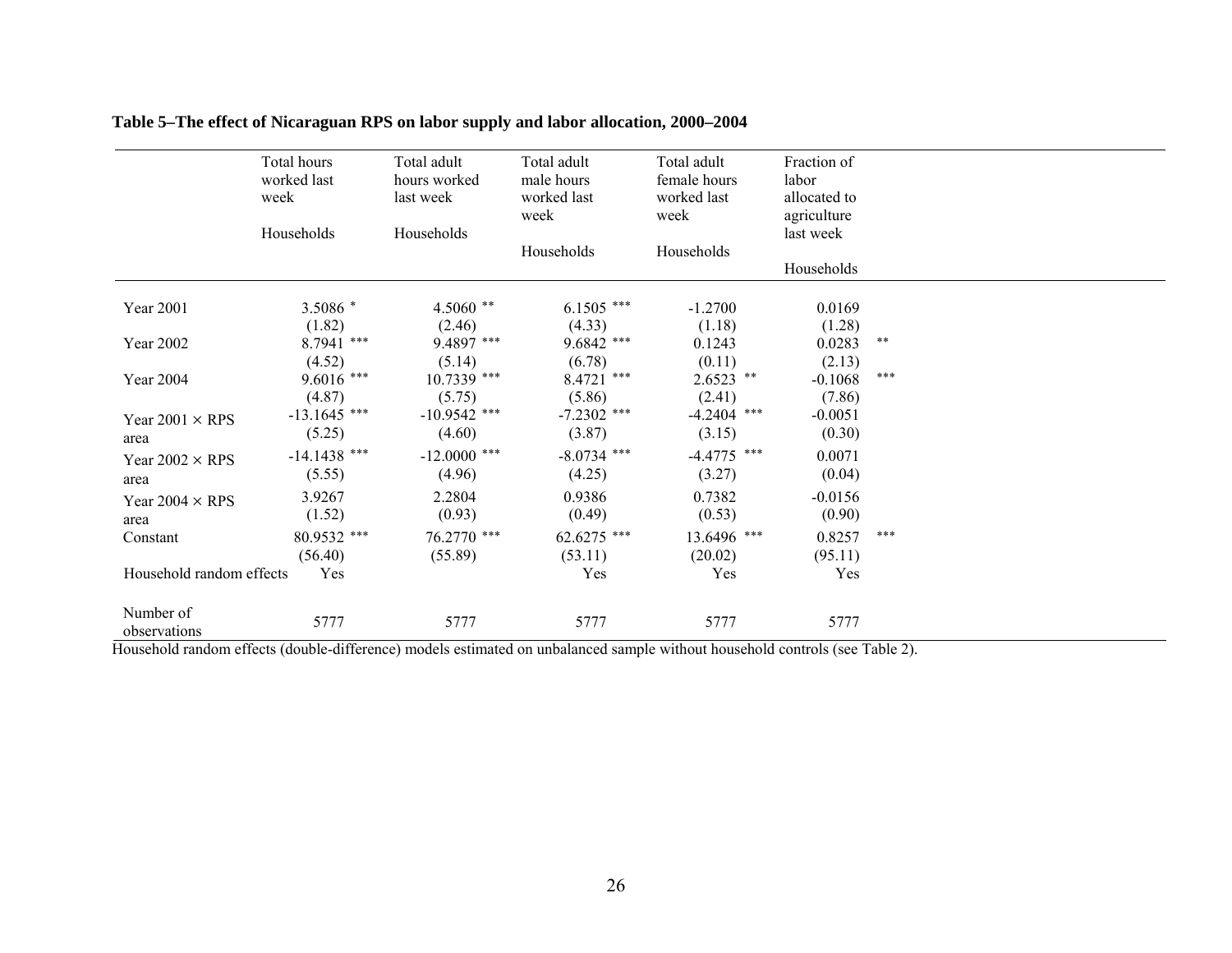|                                   | Baseline 2000    | Follow-up 2001   | Follow-up 2002   | Follow-up 2004   |  |  |
|-----------------------------------|------------------|------------------|------------------|------------------|--|--|
|                                   |                  |                  |                  |                  |  |  |
| Interviewed                       | 1581             | 1453             | 1397             | 1346             |  |  |
| (% target sample)                 | (89.6)           | (91.9)           | (88.4)           | (90.3)           |  |  |
| $\ldots$ of which                 |                  |                  |                  |                  |  |  |
| <b>Intervention</b>               | 810              | 766              | 722              |                  |  |  |
| (% target sample)                 | (92.5)           | (94.6)           | (87.5)           | 693              |  |  |
| Control                           | 771              | 687              | 675              | 653              |  |  |
| (% target sample)                 | (87.4)           | (89.1)           | (89.1)           |                  |  |  |
| Interviewed in all 4 rounds       | 1259             | 1259             | 1259             | 1259             |  |  |
| (% 2000 sample)                   | (79.6)           | (79.6)           | (79.6)           | (79.6)           |  |  |
| $\ldots$ of which                 |                  |                  |                  |                  |  |  |
| <b>Intervention</b>               | 644              | 644              | 644              | 644              |  |  |
| Control                           | 615              | 615              | 615              | 615              |  |  |
| Number households not Interviewed |                  |                  |                  |                  |  |  |
| Uninhabited dwelling              | 60               | 51               | 83               | 98               |  |  |
| Temporary absence                 | 100              | 28               | 46               | 30               |  |  |
| Refusal                           | 17               | 6                | 12               | 17               |  |  |
| Urban (misclassified)             | 6                | $\boldsymbol{0}$ | $\boldsymbol{0}$ | $\boldsymbol{0}$ |  |  |
| Contaminated                      | $\boldsymbol{0}$ | 37               | 37               | 37               |  |  |
| Lost questionnaire                | $\boldsymbol{0}$ | 6                | 6                | $\boldsymbol{0}$ |  |  |
| <b>Target Sample</b>              | 1764             | 1581             | 1581             | 1491             |  |  |

**Appendix Table 1—Nicaraguan RPS evaluation survey non-response and subsequent attrition** 

Source: Nicaraguan RPS evaluation data. Target sample in 2001 and 2002 comprised households interviewed in 2000. Target sample in 2004 comprised households interviewed at least once in 2001 and 2002.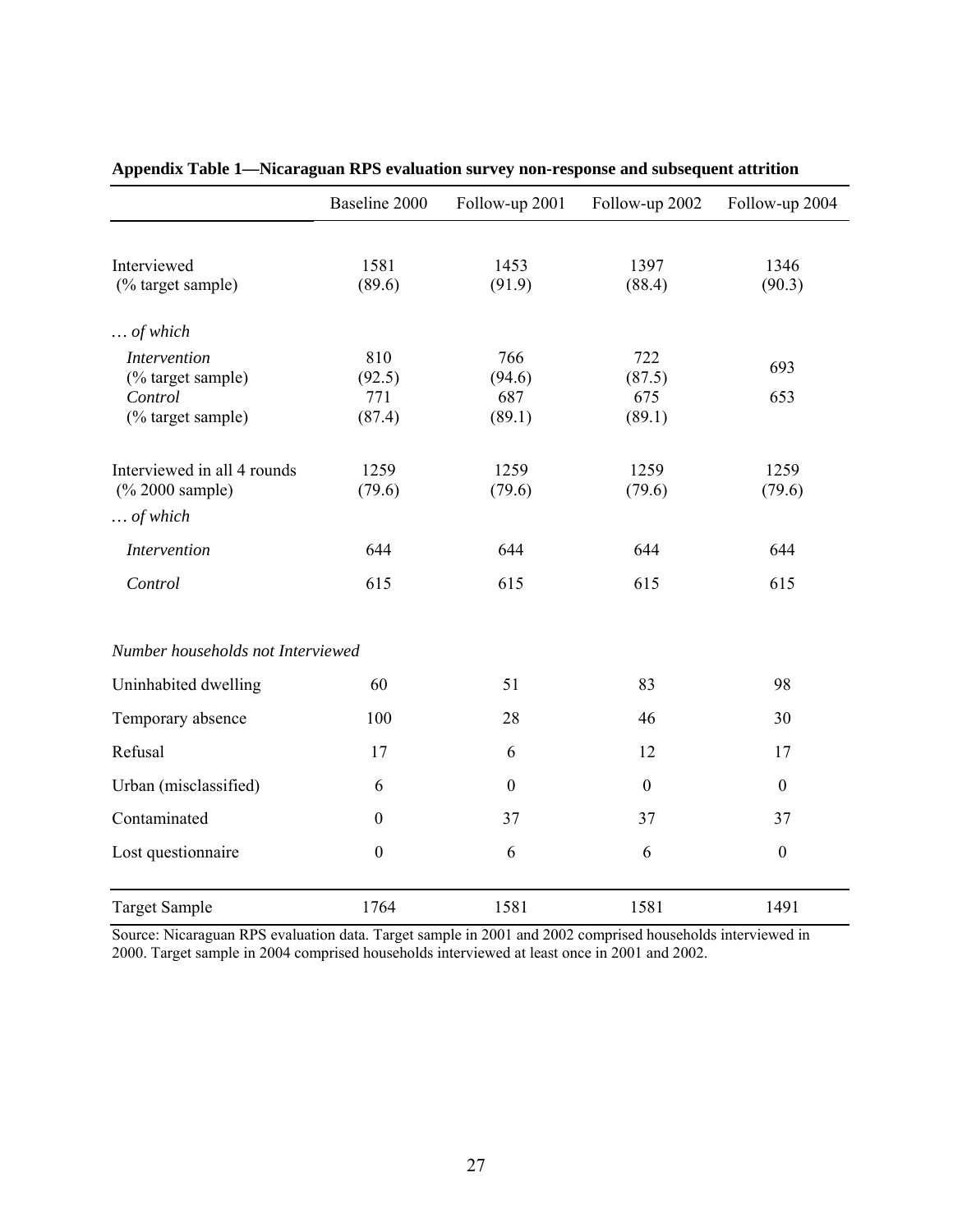|                           | Radio         | Television   | Sound<br>system | Iron          | Maize<br>grinder | Bicycle          | Sewing<br>Machine |
|---------------------------|---------------|--------------|-----------------|---------------|------------------|------------------|-------------------|
| <b>Year 2001</b>          | $0.0526$ ***  | 0.0101       | 0.0001          | $-0.0299$ **  | 0.0645           | ***<br>$-0.0039$ | $-0.0011$         |
|                           | (2.52)        | (0.96)       | (0.01)          | (2.02)        | (3.73)           | (0.48)           | (0.20)            |
| Year 2002                 | $0.0406$ **   | $0.0265$ **  | $-0.0506$ ***   | $0.0378$ **   | 0.0732           | ***<br>0.0123    | $-0.0082$         |
|                           | (1.93)        | (2.50)       | (3.52)          | (2.53)        | (4.20)           | (1.47)           | (1.47)            |
| Year 2004                 | $-0.0549$ *** | $0.0458$ *** | $-0.0306$ ***   | $0.2955$ ***  | 0.1364           | ***<br>0.0113    | 0.0049            |
|                           | (2.58)        | $()$ 4.26    | (2.09)          | (19.54)       | (7.73)           | (1.34)           | (0.88)            |
| Year $2001 \times RPS$    | $0.0461$ *    | $-0.0106$    | $-0.0635$ ***   | 0.0237        | 0.0334           | 0.0070           | $-0.0017$         |
| area                      | (1.81)        | (0.78)       | (3.64)          | (1.31)        | (1.54)           | (0.70)           | (0.26)            |
| Year $2002 \times RPS$    | $0.0621$ **   | $-0.0253$ *  | $-0.0170$       | $-0.0169$     | 0.0623           | ***<br>0.0192    | $\ast$<br>0.0035  |
| area                      | (2.40)        | (1.83)       | (0.96)          | (0.92)        | (2.82)           | (1.89)           | (0.51)            |
| Year $2004 \times RPS$    | $0.0520$ **   | $0.0404$ *** | 0.0005          | $-0.0660$ *** | $-0.0175$        | 0.0125           | $-0.0072$         |
| area                      | (1.97)        | (2.88)       | (0.03)          | (3.53)        | (0.78)           | (1.21)           | (1.03)            |
|                           |               |              |                 |               |                  |                  |                   |
| Household random effects  | Yes           | Yes          | Yes             | Yes           | Yes              | Yes              | Yes               |
| Household controls        | Yes           | Yes          | Yes             | Yes           | Yes              |                  |                   |
| Number of<br>observations | 5777          | 5777         | 5777            | 5777          | 5777             | 5777             | 5777              |

**Appendix Table 2***–***The effect of Nicaraguan RPS on individual consumer durables, 2000–2004** 

Household random effects (double-difference) models estimated on unbalanced sample with household controls (see Table 2).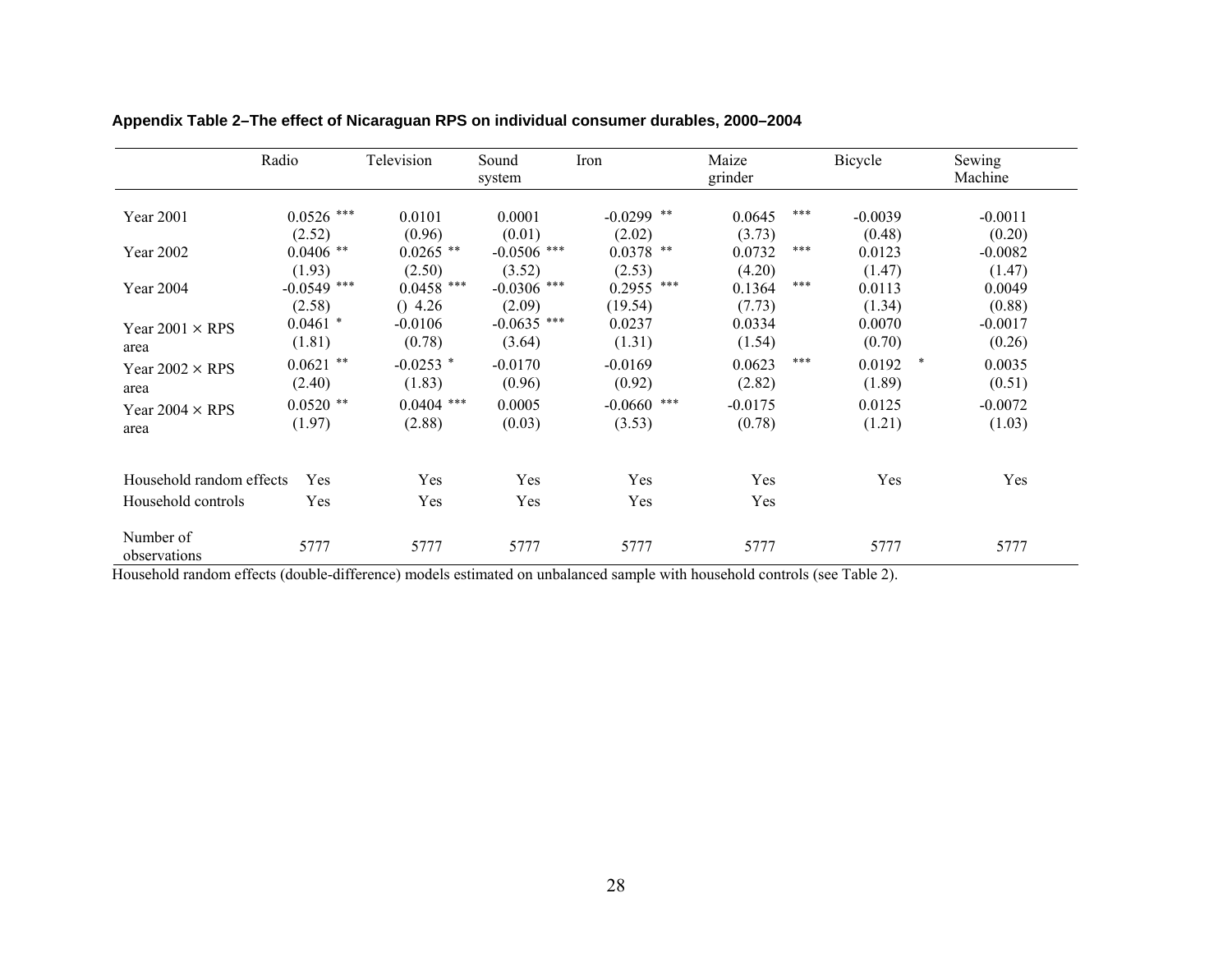|                                      | Small tools            | Water pump             | Fumigation<br>pump    | Cart                  | Plow or<br>other<br>animal<br>equipment |       | Other<br>agric<br>equipment |     |
|--------------------------------------|------------------------|------------------------|-----------------------|-----------------------|-----------------------------------------|-------|-----------------------------|-----|
| Year 2002 $(1st Diff)$<br>$[N=1397]$ | $0.0494$ ***<br>(3.04) | 0.0024<br>(0.74)       | $-0.0095$<br>(0.42)   | $0.0144$ **<br>(2.32) | 0.0045<br>(0.41)                        |       | 0.0397<br>(4.11)            | *** |
| Year 2004 $(1st Diff)$<br>$[N=1346]$ | 0.0212<br>(1.28)       | $0.0110$ ***<br>(2.53) | $-0.0441$ *<br>(1.91) | 0.0047<br>(0.75)      | 0.0390<br>(3.50)                        | $***$ | 0.0006<br>(0.06)            |     |
| Household controls                   | Yes                    | Yes                    | Yes                   | Yes                   | Yes                                     |       |                             |     |
| Number of<br>observations            | 2743                   | 2743                   | 2743                  | 2743                  | 2743                                    |       | 2743                        |     |

**Appendix Table 3***–***The effect of Nicaraguan RPS on individual agricultural equipment items, 2002 and 2004** 

Household random effects (single-difference) models estimated on unbalanced sample with household controls (see Table 2).